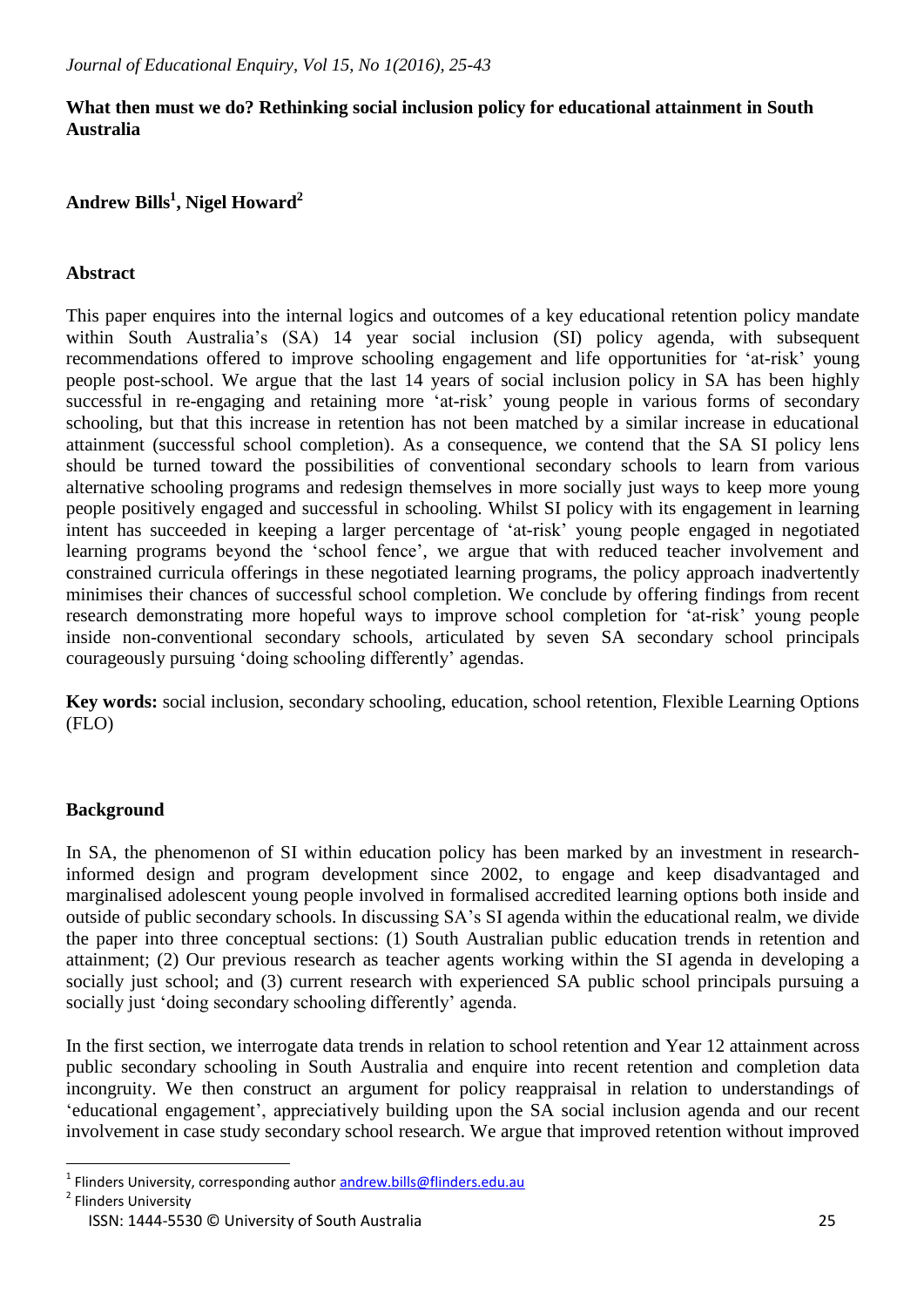educational attainment, which is the successful completion of secondary schooling in SA recognised through the achievement of the South Australian Certificate of Education (the  $SACE<sup>3</sup>$ ), presents as fraught policy logic because without the SACE or its equivalent, young people have diminished work opportunities post school. In the second section, we revisit our insider teacher action research work for socially just schooling within the SI agenda's formative years, and highlight SI policy concerns evident from this research, indicating that powerful market-place schooling logics and reduced teacher and curricula offerings collectively work to undermine social inclusion policy and programs. In the third section, we offer a hopeful account of ways forward for SA's SI agenda through presenting current findings from our 'doing secondary schooling differently' research with experienced DECD<sup>4</sup> principals across the educational community. Initial findings from this research are presented to provoke and advance a repositioned DECD engagement and implementation strategy, cognisant of the complexities and challenges within this, that fuses SACE attainment (or its equivalent) with retention as the educational social inclusion 'gold standard' for public secondary education in South Australia.

A substantial body of international and Australian research indicates that young people who successfully complete schooling have a far greater likelihood of continuing with further study, particularly in higher education, as well as entering the workforce (Lamb et al, 2015; Duncan, & Murnane, 2011; Lamb et al, 2010; Australian Bureau of Statistics, 2011; FYA, 2011; Lehr, et al, 2003). For example, in relation to Australian research on educational attainment, a recent report produced by the Foundation for Young Australians found:

Educational attainment improves the labour market prospects of young people; a corollary of low educational attainment is marginalisation to either part-time work only, or unemployment. Policies to raise educational attainment must be directed at those groups of young people among whom rates of school completion are currently low. (FYA, 2011, p.8)

This coupling of school attainment with increased life opportunity is reinforced in a 2011 Australian Bureau of Statistics report titled *Australian Social Trends* which asserts that young people who have completed a Year 12 qualification in Australia have better chances of continuing with further studies, particularly in higher education, as well as entering the workforce (Australian Bureau of Statistics, 2011). This finding is amplified in a recent Australian report prepared by the Centre for International Research on Education Systems (CIRES) by Lamb et al, (2015), which indicated that non-completion of Year 12 in Australia and not achieving well in school were predictors of later negative work and life outcomes.

Such is the import of Year 12 attainment that an extensive body of Australian and international research has penetrated federal government policy in Australia through the COAG National Education Agreement (2009) which in its updated form, aims to lift the proportion of 20-24 year olds nationally with Year 12 or a Certificate  $3<sup>5</sup>$  equivalent to 90% by 2020. For this attainment rate to be met, all states and territories must consider, in the first instance, how to keep a greater proportion of young people in schooling. This brings into play considerations of how to improve secondary school retention rates to which we now turn.

 $\overline{a}$ 

<sup>&</sup>lt;sup>3</sup> SACE is the South Australian Certificate of Education awarded to students who successfully complete the requirements of secondary schooling, accredited by the SACE Board in South Australia.

<sup>&</sup>lt;sup>4</sup> DECD is the South Australian Department for Education and Child Development.

<sup>&</sup>lt;sup>5</sup> According to the Council of Australian Governments (COAG) Certificate 3 is recognised as the international standard of equivalence of upper secondary education. (ABS, 2011)

ISSN: 1444-5530 © University of South Australia 26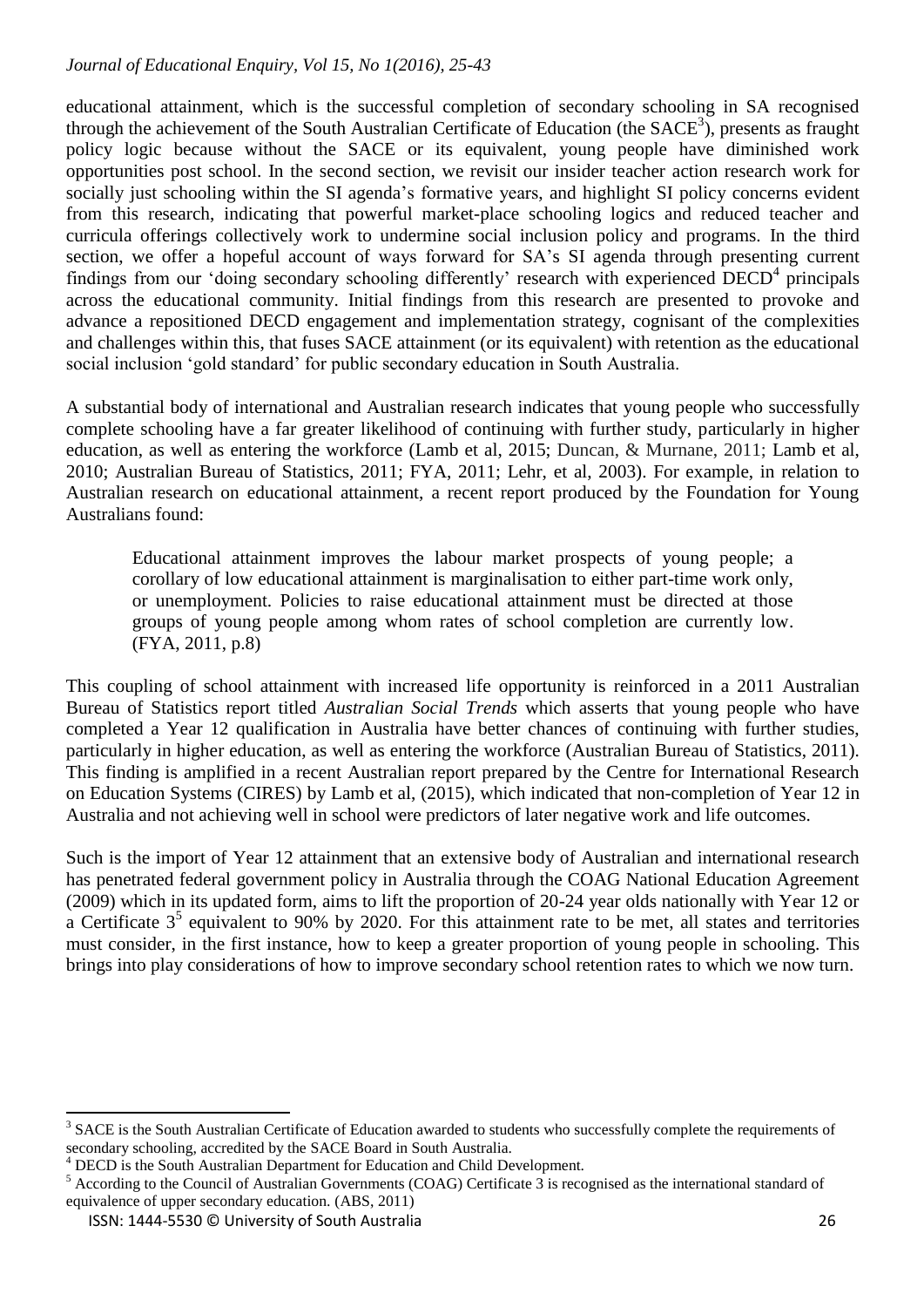# **Section 1: School retention and attainment**

## *Public school retention in South Australia*

South Australia has been remarkably successful in increasing retention rates to Year 12 from 71% in 2004 to 91% in 2013 (DECD Annual Report 2013, p.135). In 2013 South Australian public education led the nation with an apparent retention rate<sup>6</sup> (ARR) in government secondary schools of 91% compared to a national retention rate of 77% (DECD Annual Report, 2013, p.133). In a report on Year 12 retention published on the 27<sup>th</sup> January 2015, officially released DECD data showed the retention rate for Years 8 to 12 had peaked at 96 per cent in 2014 (The Advertiser, 2015, p.8). Clearly DECD schools in South Australia are doing very well in relation to school retention and so we now turn our analysis to attainment to see if the outstanding SA retention story has translated into significantly improved DECD attainment or school completion outcomes.

## *Public school attainment in South Australia*

*The SACE*

 $\overline{a}$ 

In South Australia, Year 12 attainment is formally recognised in the SACE which is described by the SACE Board as 'an internationally recognised qualification that paves the way for young people to move from school to work or further training and study' (SACE, July 2013, p.1). In 2006, the pre-existing SACE was reviewed and a subsequent report released titled 'Success for all: SACE Review at a Glance' which made a series of recommendations based upon strong community support for fundamental reform to the SACE and senior secondary education (Crafter, Crook and Reid, 2006, p.5). Amongst these reforms was an aspiration of a 'SACE for all'. The review panel argued that while many students were being served well by the old SACE, many others were not, and so they developed seven principles as foundations for reform of senior secondary education namely: a SACE that was more responsive to students' needs; more credible in terms of rigour; more inclusive of all students; worthwhile in the minds of students; futures oriented; connected to previous learning and supportive of quality learning and teaching (Crafter et.al; 2006, p.8). These seven principles emerged from a number of key indicators including low apparent retention rates (ARR) and a plateauing of SACE completions over a number of years preceding the report's release. In relation to SACE completions, the review panel noted:

The stability of the apparent completion rate over time suggests that there has been no appreciable `real' growth in the rate of SACE completions since the SACE was introduced. (Crafter et al; 2006, p.44)

In relation to the apparent retention rate (ARR), a measure of students' participation in schooling over a five year period from year 8 to year 12, the Review Panel identified a static retention rate of around 70 percent for the decade preceding the report's release for Years 10 to 12 and over the same period a Year 8 to 12 retention rate of 67%. They qualified these figures by citing anomalies introduced by part-time enrolments, and of course students choosing to leave school, but argued strongly that:

What is at issue is that the consistently low retention rate over many years suggests that there are systemic forces at work that cause young people to reduce and, in many cases, prematurely terminate their involvement in schooling. (Crafter et al; 2006, p.32)

During the period 2009-2011, the SACE Board progressively implemented the new arrangements for completing the SACE with the first Year 12 students awarded the new SACE at the end of 2011. And so the new arrangements for the SACE were based on the South Australian Government's Review of the

ISSN: 1444-5530 © University of South Australia 27  $6$  ARR is a measure of students' participation in schooling over a five year period from year 8 to year 12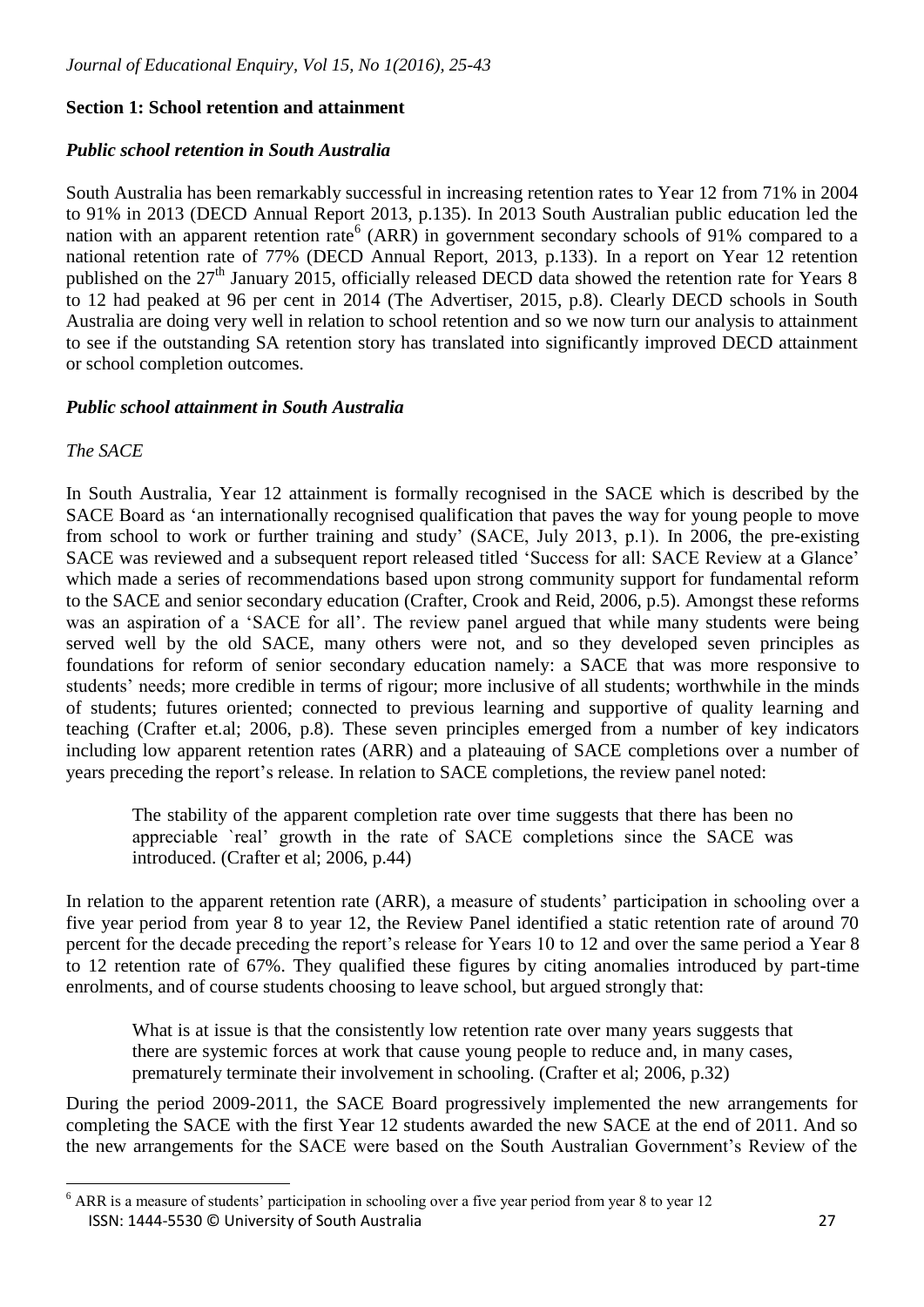SACE and its subsequent acceptance of the review report's recommendations at the end of 2006. The SACE Board also worked to ensure the SACE was consistent with the state government's policies to improve school retention and to increase the school education age to 17, as well as the government's School-to-Work Strategy (SACE Evaluation Report, 2013, p. 131). So the 'New SACE' was designed with a consideration of historically concerning school retention and attainment data and a futures intent to foster in young people the capabilities needed for  $21<sup>st</sup>$  century life and work. The report also acknowledged the impact of social and economic forces upon school retention and attainment that were beyond the grasp of a redesigned official curriculum. We now offer some DECD SACE completion data to illustrate DECD SACE completion data trends.

### *DECD SACE completion data*

If we consider the total year 8 DECD enrolments of 11,891 students in 2009 (DECD Annual Report, 2009, p.164) and then the same cohort completing year 12 five years later in 2013, using this formula, only 6654 of the 2009 student cohort completed their SACE (DECD Annual Report, 2013, p.132). In terms of a percentage, the SACE completion rate for this 2009 year 8 cohort moving into Year 12 in 2013 was 56%. We acknowledge this figure is influenced by students undertaking part-time schooling and movement of students into work, interstate or to independent schools. It is also influenced by students moving into public senior secondary education from independent schools, or from interstate or returning to school after periods of unemployment, so we are careful not to hold the figure up as indisputable. In fact the phenomenon of part-time schooling is significant in SA. A research study that aimed to address the 'absent presence' of part-time study within the retention-completion nexus, Brennan, Ramsay, Mackinnon and Hodgetts (2009, p.63) investigated evidence provided by Bradley (2008) that a significant percentage of SA's senior school students engage with school, at least at some point, in less than full-time study mode.

Therefore, in order to offer another way of measuring SACE completion for DECD students, we investigated the number of students commencing the Personal Learning Plan (PLP) which is a compulsory subject requirement of the new SACE predominantly undertaken by students in Year 10. For DECD schools, the number of students beginning the PLP in 2011 was 13,624 students (DECD Annual Report, 2011) but with DECD SACE completion data for 2013, indicating 6654 students completed the SACE, this presents a 48.9% SACE completion rate (SACE Annual Report 2011, SACE Annual Report 2013, DECD Annual Report 2013). Again, the significant phenomenon of part-time schooling in SA may influence the accuracy of this rate. However, what is indisputable is the substantial gap between SACE completion and school retention, a gap that has increased over a ten year period. We have illustrated this gap in Figure 1 below, adding the 8.7% part-time schooling cohort to the more moderate 56% SACE completion data configured above to account for possible discrepancies emanating from the SA phenomenon of part-time SACE students.

Figure 1 below highlights the widening gap between retention and SACE completion over a ten year period. In 2003, the ARR and SACE completion rates were 15% apart but moving into 2013, the ARR and SACE completion rates widened to a 27% discrepancy, indicating that the upward trajectory of SACE completion was not keeping pace with the ARR improvement trajectory. Our questions about this widening gap were these:

(a) Why has SACE completion in DECD secondary schools not followed the same trajectory as school retention over this ten year period?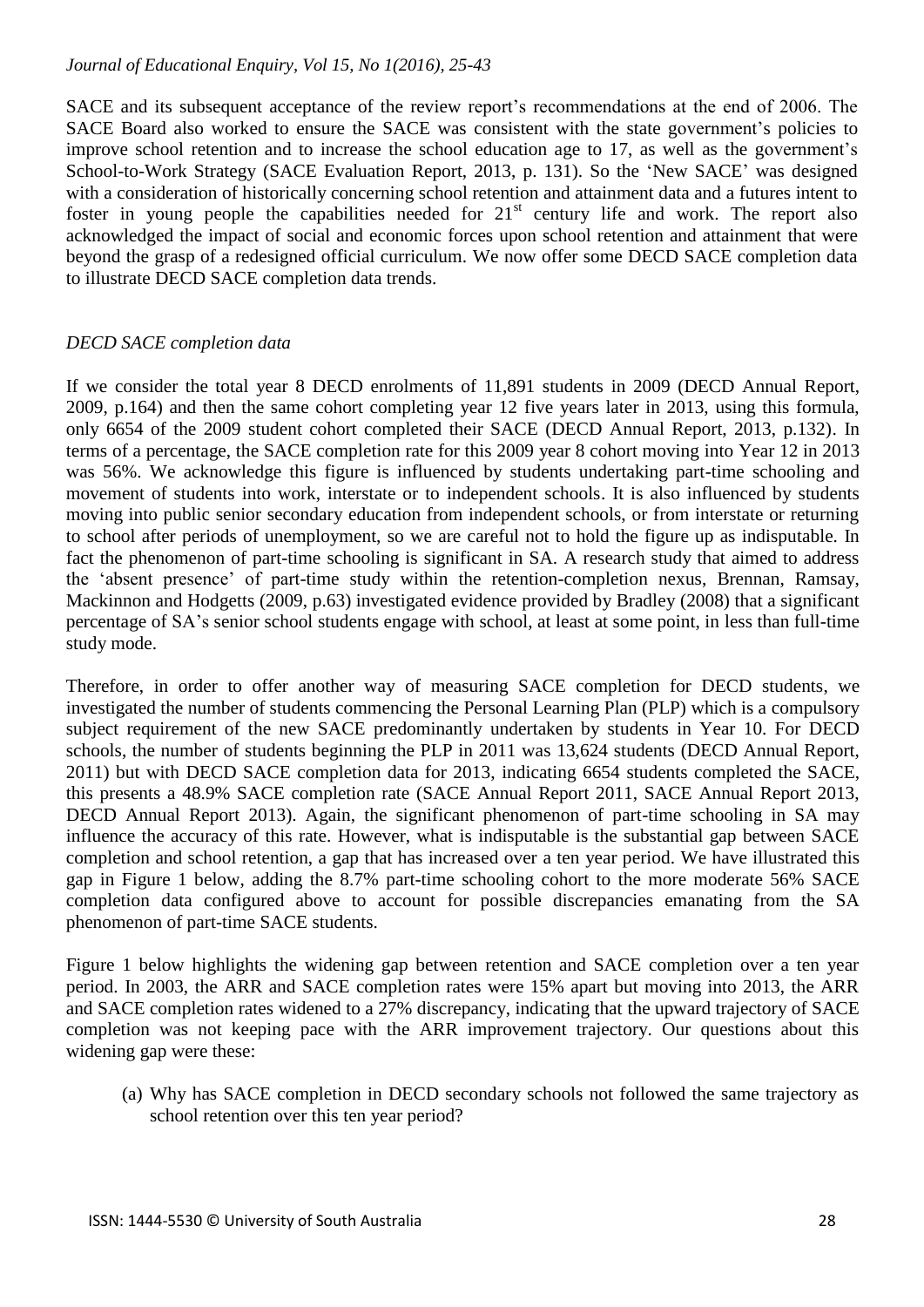(b) What significant policy interventions may be contributing to this?



Figure 1: Comparison of the DECD Apparent Retention Rate (ARR) with the DECD SACE Apparent Completion Rate (ACR) over a 10 year period, with the phenomenon of part-time schooling included in the SACE completion figure.

In attending to these questions, we returned to the 2013 DECD Statistical Annex to better understand aspects of the retention data for Year 11 and 12 students that may offer more insights. What was of most interest here was an outstanding retention result for Year 11 students of 114.9%, indicating that not only were all students retained in year 11 but they were also increasing in number. So for the Year 11 DECD cohort, there was retention of 15% above the 100% no loss of students' retention rate in 2013. For the Year 12 students, there was a less impressive retention result of 91.9% signifying an 8% student attrition rate. It would appear that the Year 11 retention result indicates a significant proportion of students are not proceeding to Year 12 the following year, with a 'bottleneck' of student movement from Stage 1 SACE Year 11 studies into SACE Stage 2 studies. Again, this 'bottleneck' could partly be attributed to the phenomenon of part-time schooling but there may be other explanations at work here. Conversely, within the Year 12 retention data, 9% of students beginning Year 12 were not remaining there. Now, again accounting for part-timers, which in fact would raise the Year 12 retention rate rather than lower it, these data require more analysis.

So while Year 11 Stage 1 DECD SACE is generating outstanding retention rates, in fact, by far the highest of all the retention figures provided for students in the data set for Years 8 to 12, the Year 12 retention figure indicates a different story. Could it be that a significant number of Year 12 students are finding aspects of the SACE Stage 2 subjects inaccessible, beyond their capability and consequently making the decision to give up on schooling? Or are they securing more attractive paid work outside of school attracting them away from Stage 2 studies? In considering these questions we hold fast to the school attainment argument provided at the beginning of this paper that school completion or school attainment offers the best opportunities for young people post school. In essence, completion of the SACE (or its Certificate 3 equivalent) represents a passport into enhanced work and life opportunity.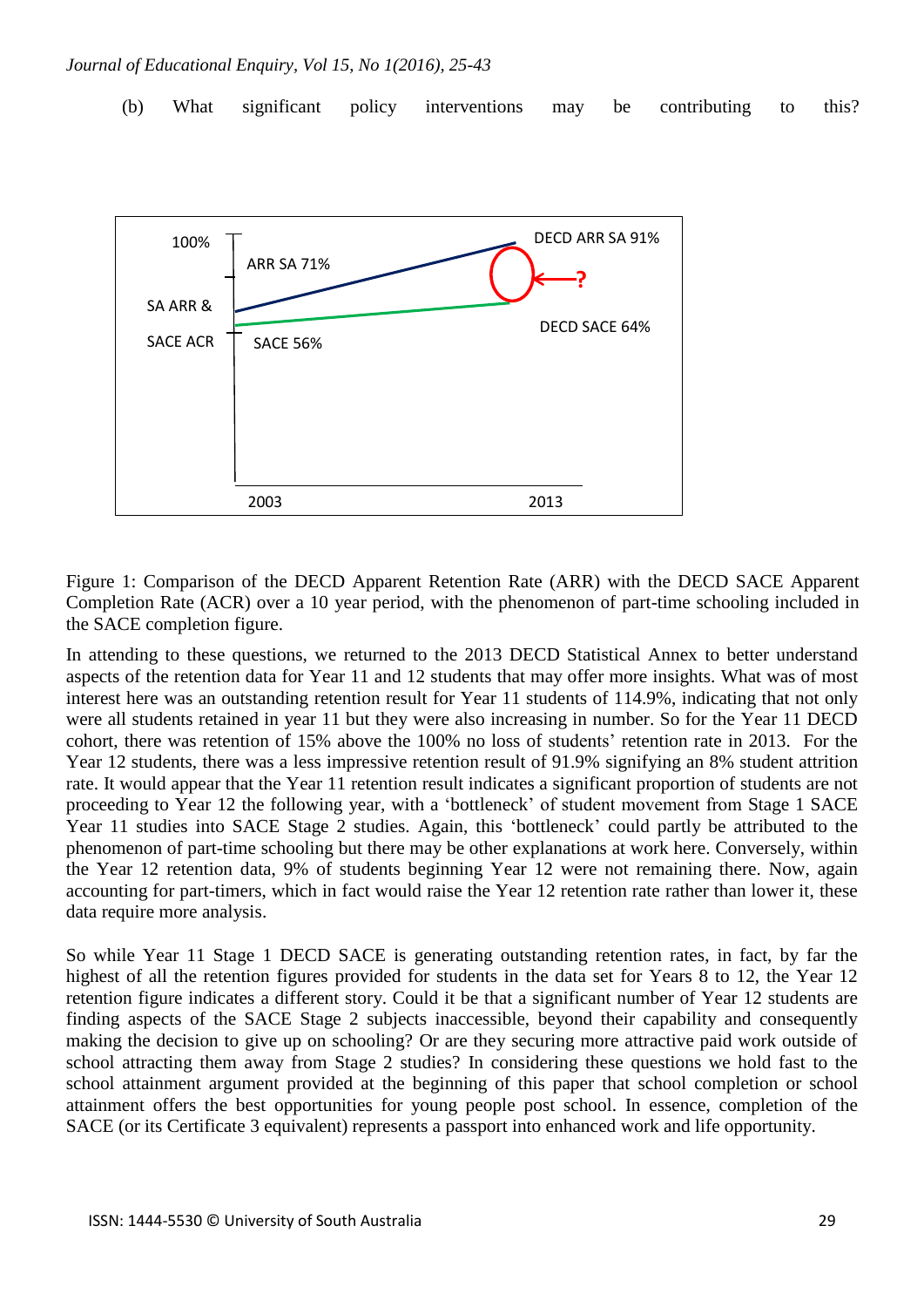#### *SA policy interventions upon school retention and attainment*

We now turn to policy interventions that may offer insights into the increasing SACE attainment and retention gap over the last 13 years. Three significant policy interventions impacting the school retention and attainment space during this period have been: (1) the introduction, growth and development of the social inclusion policy agenda instituted by the Rann-led Labor government in 2002; (2) the development and roll out of the new South Australian Certificate of Education (SACE) beginning its research, evaluation and development phase in 2005 and rolled out to all South Australian secondary schools in 2009; and (3) the advent of the Rudd and then Gillard led  $COAG<sup>7</sup>$  National Partnerships. We have already provided some background to the New SACE with a consideration of its design intent and so we will move to a discussion of the Social Inclusion agenda. Because the National Partnerships aligned closely with existing DECD retention, literacy and attainment strategies, offering significant federal resourcing to these initiatives, we will focus the greater part of our discussion upon the SA Social Inclusion agenda.

#### *The SA Social Inclusion Agenda*

Prior to the developmental period of the SACE review, the newly formed Social Inclusion arm of the Rann led Labor Government in South Australia embarked upon a significantly funded and comprehensive social inclusion agenda in 2002 that, amongst many social policy challenges, pursued a schooling retention strategy to address poor retention rates. The program was called SRAP, an acronym for the 'School Retention Action Plan'.

Late in 2003, the South Australian government committed \$28.4 m over four years to address school retention in response to the Social Inclusion Board's advice. This suite of initiatives was the Social Inclusion 'Making the Connections' School Retention Strategy, more commonly known as the School Retention Action Plan. (Stehlik & Patterson, 2011, p.11)

SRAP funding enabled a range of existing 'alternative' schooling programs across the South Australian public secondary schooling landscape to grow, and in other instances, worked to resource the development of new programs. Under the funding, many secondary schools were resourced to cultivate 'grassroots' inspired schooling and community-based retention strategies. 41 publicly funded school retention pilot projects emerged across South Australia during this time (Stehlik & Patterson, 2011), presenting with contextually unique approaches to schooling retention. These school retention pilots were designed to keep young people loosely connected with schooling or in the process of leaving the schooling system connected to accredited senior schooling studies in the SACE through various learning options. Called Alternative Learning Options Programs (ALOPS) by the Social Inclusion Board (Stehlik & Patterson, 2011) after some beginning experimental years, ALOPS was eventually co-opted within a new DECD central office bureaucratic wing called the Innovative Community Action Network or ICAN<sup>8</sup> (Atelier Learning Solutions, 2014) in 2005. Subsequently, the newly established DECD Central Office ICAN team identified features of the more successful retention programs and made policy recommendations to the state government based upon its research investigations. These recommendations became the catalyst for the development of a scaled-up bureaucratic program response to the retention challenge named Flexible Learning Options (FLO).

 $\overline{a}$  $7 \text{COAG}$  is the Council of Australian Governments. It is the peak intergovernmental forum in Australia. The members of COAG are the Prime Minister, State and Territory Premiers and Chief Ministers and the President of the Australian Local Government Association.

 $8 \text{ In } 2013$ , the ICAN initiative receives 75% of its funding from the Commonwealth Smarter Schools National Partnership (DECD, 2013).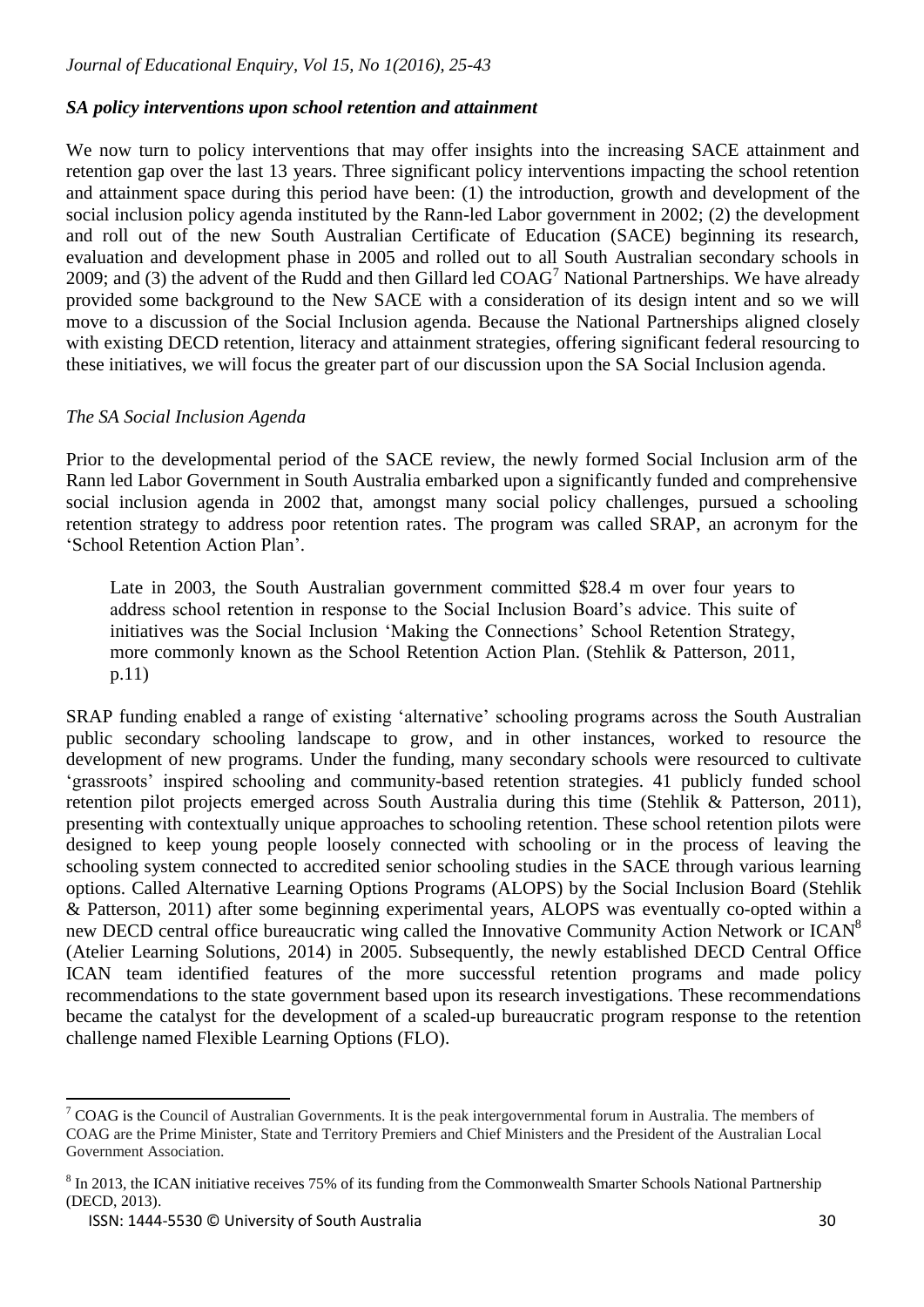### *Flexible Learning Options (FLO)*

The scaled up FLO retention response incorporated the best retention design features of the ICAN programs. These features included the prioritisation of case management and vocational education programs, joined-up service delivery, negotiated individualised learning, on-line learning development programs, and acknowledgement of the need to promote community partnerships in all of the learning options within negotiated learning space(s) often removed from the student's conventional secondary school setting.

By far the greatest legacy of ICAN, proposed in 2006 and implemented in ICAN schools from 2007, is an innovative government school enrolment funding model called Flexible Learning Options (FLO)….Through FLO, students remain enrolled in their home school, but are likely to access learning beyond the school walls. (Koen & Duigan, 2011, p.142- 143)

Since its inception FLO has proved to be enormously successful in relation to enrolment growth. For example, FLO enrolments have increased from 680 students in 2007 to 4410 students in 2013, representing a 648% increase (ARTD, 2013, p. 2). This increase represents a significant proportion of enrolled public secondary school students;  $4410<sup>9</sup>$  students out of a total DECD secondary enrolment of 62425 students in 2013 (DECD Annual Report, 2013) is 7 percent of all secondary school enrolments, representing 1 secondary student in every 14 enrolled in FLO. FLO is described as a highly individualised learning program that offers students, depending upon need, varying levels of support to best attend to a range of accredited learning options.

FLO enrolled students in secondary school have individually tailored timetables based on their Flexible Learning and Transition Portfolio which may include a mix of accredited and non-accredited courses or modules, offered at different locations including school, flexible Learning Centres and other sites. The timetable may include part-time work or other agreed activities. (ARTD, 2013, p.43)

In recent years with federal funding through the National Partnership for Low Socio-Economic School Communities making up two thirds of total ICAN resourcing, much of it distributed to the FLO programs, FLO must be considered as a significant policy intervention that has impacted SA retention rates since its inception. So in relation to the 'gold standard of schooling', we ask: How are FLO students faring in relation to SACE completion?

## *FLO and SACE completion*

In a 2013 evaluation of ICAN, ARTD consultants provided SACE completion data for the young people enrolled through FLO. Citing that FLO students undertaking the SACE represented 86% of the evaluation cohort (p.56), which configured as 3792 students (86% of the 4410 FLO enrolled students in 2013):

- (a) SACE Stage 1 completion was recorded as 7%, with 22% of students having partially completed Stage 1, and
- (b) SACE Stage 2 completion recorded as 2% of FLO students successfully completing the SACE, with a further 3% partially completing.<sup>10</sup>

 $\overline{a}$  $9<sup>9</sup>$  A small proportion of these 4410 students may be in primary school so the percentage figure of 7% of secondary school enrolments on FLO may be slightly less but this data was not accessible in the public domain.

<sup>&</sup>lt;sup>10</sup> These percentage SACE outcomes were derived from DECD 2012 data on page 57 of the ARTD report, figure 15, for a reported student base of only 1879 students, a base which is significantly less than the 3792 students undertaking the SACE in 2013.

ISSN: 1444-5530 © University of South Australia 31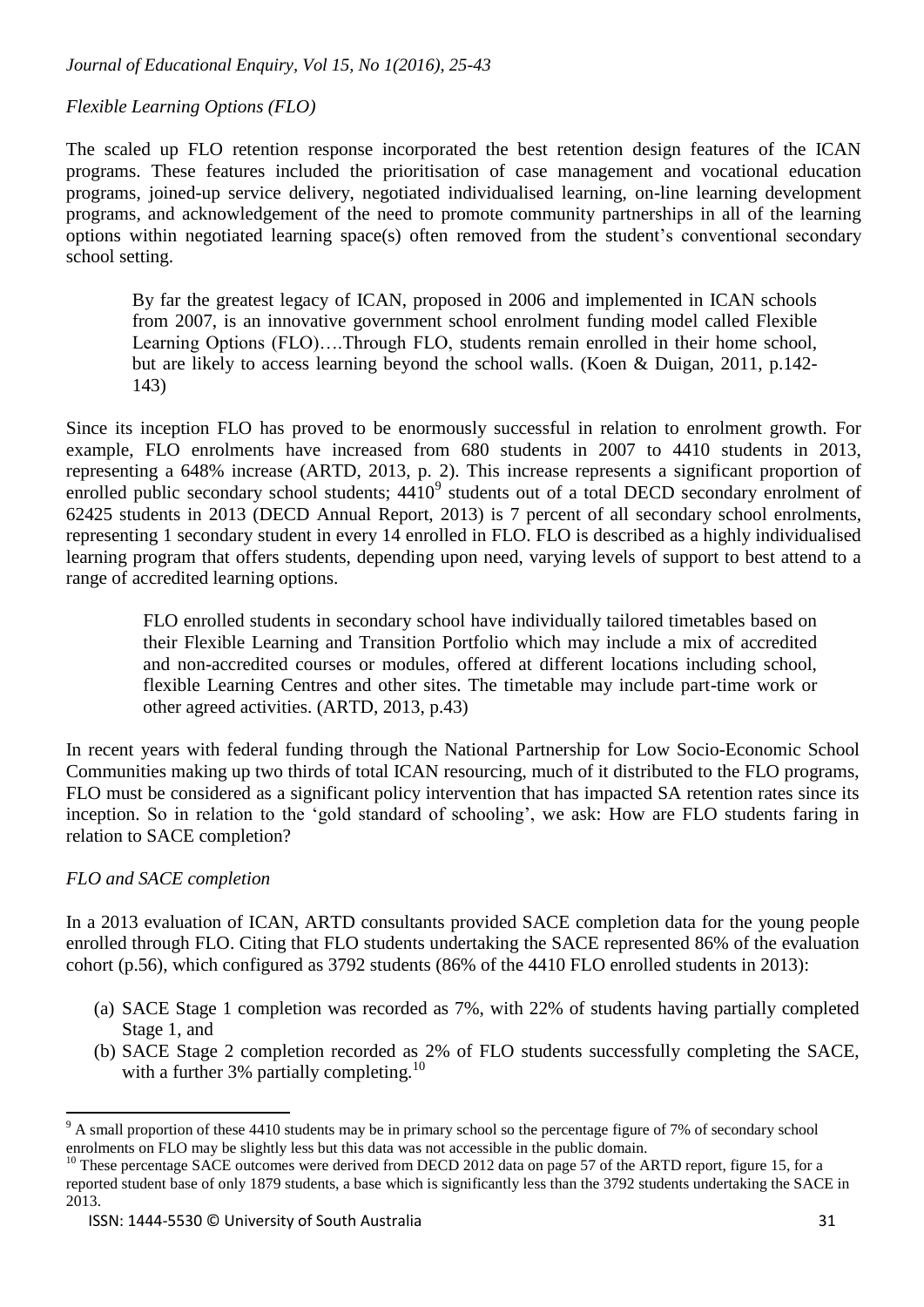The data indicate strong engagement of FLO students in vocational education and training courses which can be counted towards the SACE certificate. In the data:

- (a) 2% of FLO students completed Certificate 3 (an equivalent to the SACE),
- (b) 8% Certificate 2 and 6% Certificate 1 (ARTD, 2013, p.57).

If we then transpose the FLO SACE 2012 completion data into Figure 2, we have a FLO SACE completion rate that compares unfavourably with the total DECD SACE 2013 attainment data.



Figure 2: Comparison of the DECD Apparent Retention Rate (ARR) with the DECD SACE Apparent Completion Rate over a 10 year period, with the phenomenon of part-time schooling included in the SACE completion figure and a FLO 2012 SACE completion percentage of 2%.

This data set is of course not ideal because we have placed 2012 FLO SACE completion data into a graph highlighting a 2013 DECD SACE completion rate, so we are not comparing apples with apples. Figure 2 can then only be held up as an indicative graph that doesn't offer definitive data but having said that, given the extent of the discrepancy between FLO SACE attainment and the total DECD SACE completion data, we have data significance worthy of consideration.

The consequent data question for us concerned the impact of the FLO DECD SACE completion rate upon the total DECD SACE completion rate; is it of such significance that it helps to explain the 'dragging down' of SACE attainment offering one explanation for why the DECD SACE attainment trajectory has not kept pace with DECD retention trajectory? In other words, does the FLO SACE completion data offer insights into the widening gap between retention and SACE completion over the last 10 years, does it speak to the identified 'bottleneck' between years 11 and 12 and does it have important things to say about a 'SACE for all students?' We would answer a cautionary yes with some explanation and qualification needed.

With close to 3792 public school students attending to the SACE through FLO in 2013, which equates to a FLO total DECD SACE cohort in percentage terms of 14% using DECD 2013 Year 11 and 12 part-time and full-time persons engaged in SA government schools by secondary year level data (DECD, 2013, p.3), we have a noteworthy percentage of FLO students within the total SACE cohort to then argue that the year 11 to 12 SACE 'bottleneck' can be in part be attributed to the phenomenon of FLO. Unfortunately, for the vast majority of FLO students, a 'SACE for All' does not apply. We wanted to undertake further longitudinal analysis of FLO students post-school to better understand the act of the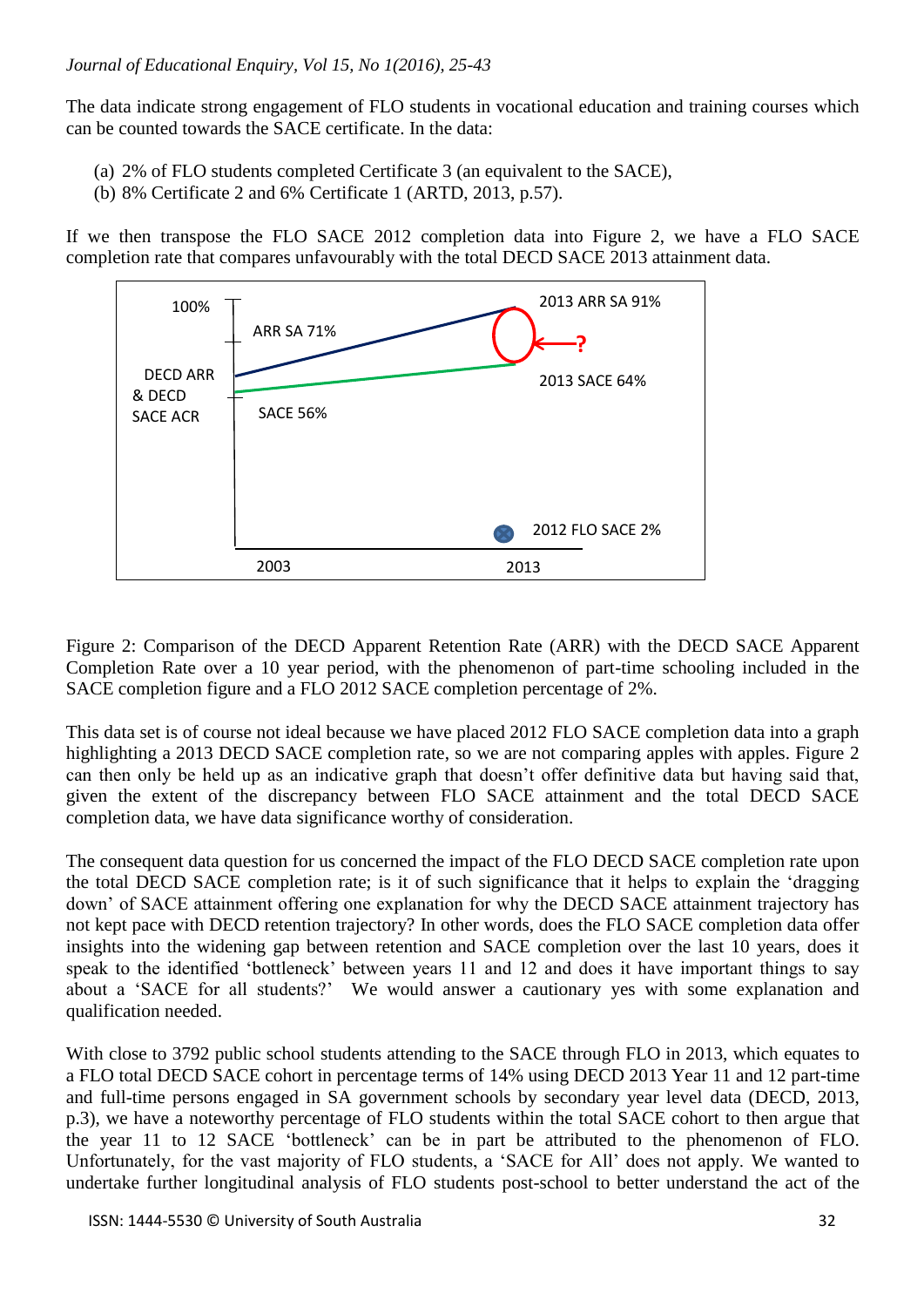FLO programs but the 2013 ARTD evaluation report indicated that longitudinal analysis of participating FLO young people post school was not comprehensive, raising further questions for us about the measurement of FLO policy impact and the public expenditure that has funded the programs over a 10 year period without longitudinal tracking of FLO students post school in place.

# *What then must we do?*

The big question for parents, caregivers, policy makers, principals, teachers, and community youth stakeholders involved in this challenging social justice phenomenon is contained in Tolstoy's infamous question 'What then must we do?' (Tolstoy & Maude, 1935). Leo Tolstoy, having surveyed the misery of the ordinary Russian people, tried to answer this question in 1886. We (the public education community of South Australia) need to make further inroads into the answer for the sake of the many FLO young people leaving schooling uncredentialled. With publicly available data illustrating serious attainment concerns, we argue policy re-appraisal of FLO is urgently needed with longitudinal tracking of FLO young people post-school put in place as a first step within a new FLO policy agenda.

However, at this point it is important not to understate the inroads that ICAN and its FLO flagship initiative have made in addressing the SA school retention challenge over the last 13 years. Unequivocally, this initiative has kept young people loosely connected to schooling attached to formalised education with mentoring support. So any policy appraisal must appreciatively build upon the organisational learning that has featured throughout the thirteen year developmental history of FLO. And on the policy construction front, what was been outstanding in terms of the development of the ICANs and the subsequent FLO policy formulation and implementation approach was that it was designed using a form of bottom up policy-making, gathering insights from the field to inform the construction of the policy initiatives. Policy formulation during the ICANs developmental period was therefore cognisant of what Ball (1997) described as integral to good policy formulation; careful regional, local and organisational research to understand the degrees of 'play' and 'room for manoeuvre' involved in the translation of policies into practices. Grace (1995) argued in Ball (1997) that:

Policy scholarship resists the tendency of policy science to abstract problems from their relational settings by insisting that the problem can only be understood by the complexity of those relations. (Grace, 1995, p.3).

Ball (1997) considered how policies often pose problems to their subjects and that an analytical focus on just the one policy can forget the enactment of other policies in play, and the social and economic forces at work within these various policies that may influence the one policy and its outcomes. For example, The Smith Family's 2011 'Unequal Opportunities: Life chances for children in the 'Lucky Country' report identified and discussed economic and social forces in Australia and recognised the existence of unequal life opportunities for disadvantaged groups, in essence claiming Australia to be an unfairly structured society. The 1975 Henderson report on poverty pointed to the impact of an unfairly structured society upon educational opportunity.

> Poverty is inseparable from inequalities firmly entrenched in our social structure. Inequalities of income and wealth reinforce and are reinforced by inequalities of educational provision, health standards and care, housing conditions and employment prospects. (Henderson, 1975, p. viii)

In more recent times, the 2011 'Review of Funding for Schooling' publicly known as the 'Gonski report' indicated that:

ISSN: 1444-5530 © University of South Australia 33 There is a disproportional number of students from the most disadvantaged backgrounds attending government schools, as indicated by data collected by the Australian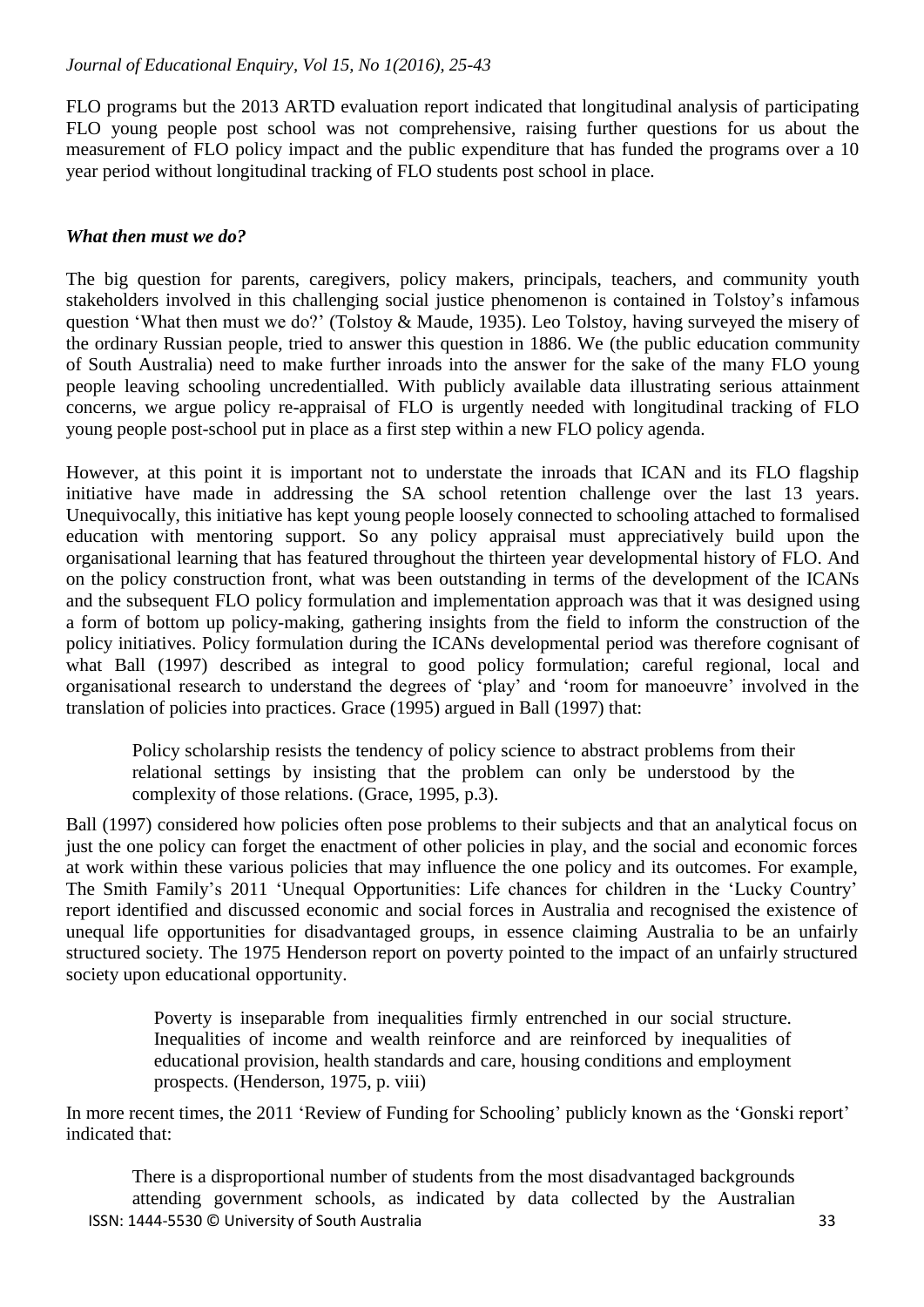Curriculum, Assessment and Reporting Authority (ACARA) on the occupation and education level of students' parents (the socio-educational advantage measure). (Gonski, 2011, p.9)

The Gonski report argued that low socioeconomic status has an impact at the post-school level, with students from lower socioeconomic backgrounds being less likely to attain a Year 12 or equivalent qualification (Gonski, 2011, p.114). The report indicated public schools were carrying and having to address the greater proportion of the 'disadvantage burden' that features in the context of ICAN and FLO initiatives, a key driver behind their construction. Poverty continues to be a significant issue in South Australia. There are increasing numbers of people in this State living below the poverty line and an increasing gap between the rich and the poor. Many scholars argue this gap is a consequence of the complex relationship between the capitalist marketplace and the policies of the state. In current times the state's support of the global labour market translates into an unwinnable competition with workers in industrialised countries who compete with workers in developing countries, effectively wiping out manufacturing industry in SA (Thomson, 2002) leaving an increasing pool of unemployed labour.

## **Section 2: Case study from our research as insider-teacher agents during the SI period**

Good policy analysis considers the tensions at work between efficiency and social justice (Ball, 1997, p.271), cognisant of the multifarious ways that policies and economic and social factors interact, making it especially difficult to attribute 'effects' to just the one policy. In this section we wish to illustrate this efficiency and social justice tension through a three year action research study we undertook with teacher colleagues prior to and during the ICAN developmental years from 2002 to 2005. In fact, the resulting initiative was co-opted under the bureaucratic umbrella of the ICANs and was considered in the policy formulation period prior to the ICANs. Here we are building upon Ball's notion of good policy analysis that considers the relational field in construction of good policy and also revisiting, using this case study as an example, how the ICAN and FLO initiatives came to be, initially through grounded research into engagement initiatives across South Australia's schooling landscape.

With principal support and a small funding grant from the Australian Education Union (AEU) we worked closely with educational researchers at the University of South Australia within a university-led professional learning community (PLC) to develop a new school designed to work for those students who refused to participate within conventional secondary schools. Within the PLC our engagement work was collaboratively considered, critiqued, theorised, supported and strategised. This PLC assisted us to develop educational initiatives informed by a dialectical interplay between theory and practice (Lather, 1986). The action research we undertook led to the emergence of the 'Second Chance Community School' (SCCC, a pseudonym), which offered a second educational chance for students to complete the SACE within a more personalised adult learning environment. The SCCC still continues in current times, having re-engaged over 1500 marginalised young people across the community back into formalised accredited senior schooling learning options and post-school pathways. In recent years it has operated with an enrolment of 100 students. In 2004 the SCCC won an SA Great Youth Initiative Award, one significant DEEWR<sup>11</sup> grant in 2003/2004 and ALOPS funding in 2004. The SCCC gained positive recognition from a previous State Government Minister for Education after a visit to the College in 2005 and during this time was identified by the Social Inclusion Unit (SIU) as a best practice social inclusion initiative. Despite these official affirmations, throughout its history the SCCC has demanded of its teachers and youth stakeholders considerable curricular work and activist resourcing efforts to make the SACE achievable for the young people attending; easier said than done!

 $\overline{a}$ 

ISSN: 1444-5530 © University of South Australia 34 <sup>11</sup> DEEWR is the Department of Education, Employment and Workplace Relations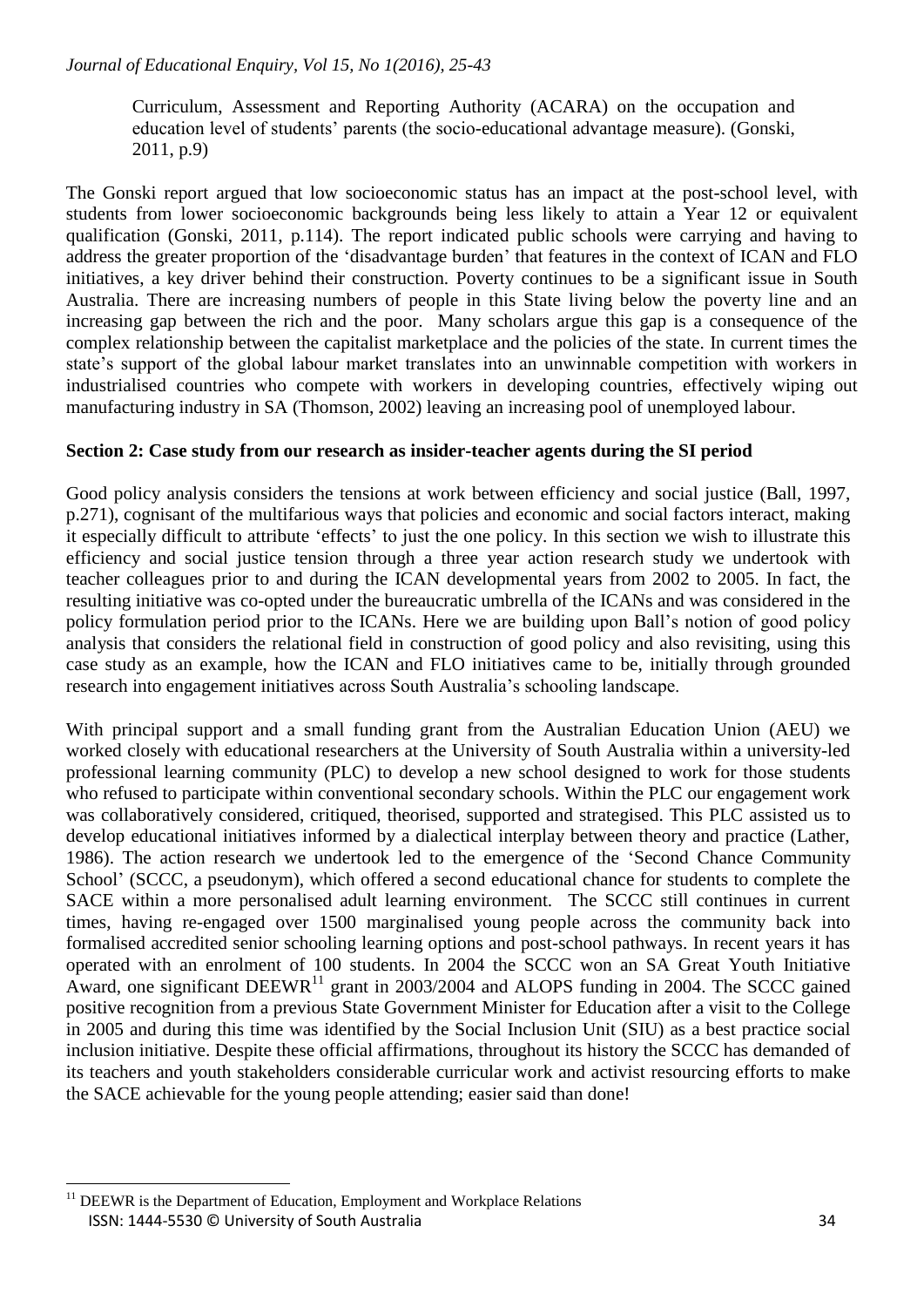What was initially most problematic about the SCCC in relation to its SACE completion mandate was the need to offer a curriculum expansive enough to get young people through the various curricular components of the SACE with only three teachers and some youth support staff. We tried to address our lack of curricular breadth by negotiating their participation in subjects at neighbouring Grammar High School (GHS). Unfortunately our referred young people would invariably be asked to leave GHS because they would not conform to school uniform requirements and behaviour expectations. Essentially the cultural geography of GHS (Smyth & Hattam 2002; Smyth, Hattam, & Cannon, 2004) was problematic for our students and they would eventually run 'foul' of the GHS teachers, forfeiting curricular opportunities in the SACE. They would then 'bounce back' our way and we would have to 'dig deeply' into our professional knowledge and resources, activating new conversations with our academic friends to enact more engaging curricula options that could get the students through the SACE.

The SCCC certainly drew young people back into schooling. They told us they were attracted by its physical location (on an aesthetically pleasing vocational adult learning campus), its negotiation of curriculum approach (which they called freedom to choose) and schooling design that resonated with the lifeworlds of the young people attending (they said they felt welcome and safe), and the College's nuanced approaches to case management (they said they had people to go to) but over its twelve year history it only managed to deliver SACE completion outcomes similar to the FLO SACE attainment outcomes. Like the FLO cohort, many of the SCCC young people presented with mental health issues and were from disadvantaged backgrounds, and though willing to pursue SACE achievement, many found the literacy demands of the SACE and the complexities of their lives to be overwhelming. As a consequence, we offered short vocational courses similar to some of the learning arrangements featuring in FLO which became more achievable. This curricular approach has dominated the work of the college in recent years.

### *The problematics of educational market-based logic*

However, what was concealed in our efforts to involve SCCC students in curricular offerings at GHS were the market logics that all conventional public secondary schools are embroiled in (Campbell, 2005). GHS like all schools was situated in a competitive parental school choice policy environment. Within this educational marketplace, GHS was obligated to present the best community image possible to draw young people into the school. Our young people through their non-compliant schooling appearance and overtly difficult behaviours (though the majority were not displaying problematic behaviours in the SCCC) represented a threat to that image and therefore removal from the school addressed a market logic principle. The SCCC also attracted students from other conventional schools in the region, helping those schools to maintain and enhance a positive school image in their marketplace. Over time the SCCC became for many schools (both public and private in our region) an attractive 'dumping ground' for problematic young people. When we became known as a second chance school, willing to work with all young people no matter their presenting needs and previous schooling forays, our enrolments expanded from a beginning enrolment of 35 in 2003, to 70 students in 2004 and to 100 students, full capacity in recent years. Because the SCCC cohort represented a stratification of disadvantaged young people SACE achievement became highly problematic. This challenge is well captured in the following excerpt taken from the Gonski Report.

There is also a growing body of evidence that demonstrates that the composition of a school's population has a significant impact on the outcomes achieved by all students at the school. This is particularly significant in Australia in light of evidence that some parts of the schooling system are becoming increasingly stratified according to socioeconomic status. (Gonski; 2011, p.111)

In other words, the Gonski report cited research indicating large concentrations of disadvantaged young people (stratification) at the school level accentuates underperformance and can have a deleterious impact upon a school's overall position and drawing power within the educational marketplace.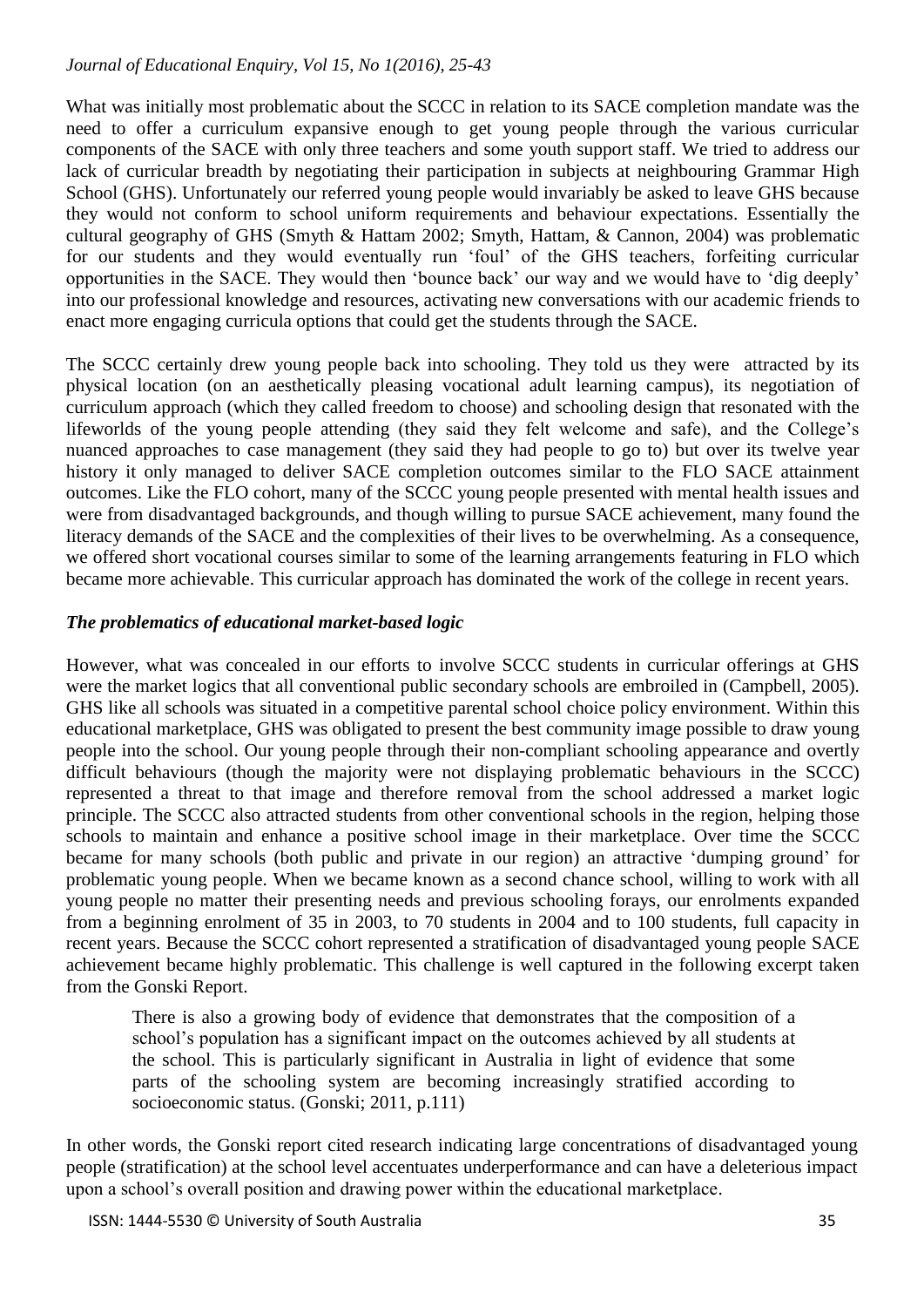As a school's reputation worsens, it is argued that more parents send their children elsewhere, and hence the cycle continues. (Gonski, 2011, p.124)

While many students were drawn to us through word on the 'community youth grapevine' which according to our interviews with students, communicated the SCCC as a 'cool' place to be, we were also aware that market logic was at work within regional schools seeking ways to improve their community standing through referring some of their more problematic students our way (Bills, Cook and Wexler, 2015). And we, the teachers, were on the receiving end of this referral logic. We always accepted the referred students, despite the motivation behind the referral. As a consequence, our work as teachers within the SCCC became even more demanding. Beyond teaching, we were called to be social workers, agents for rental accommodation, referral officers for Youth-Allowance payments, advisors to police and advocates for our young people who were often seen as trouble-makers by various community groups. So while the SCCC initiative was driven by a socially just concern for young people disenfranchised with schooling, and did very well in engaging and keeping young people in various forms of accredited learning, the initiative was flawed on three counts:

- (1) The SCCC lacked the social, financial and professional architecture of conventional schools to meet the presenting learning needs and curricular interests of the students;
- (2) The SCCC attracted a stratified disadvantaged cohort of young people making SACE achievement even more difficult; and
- (3) Market logics at work in in our region potentially reduced innovation activity for more socially just schooling within our regional conventional secondary feeder schools because many of these students were referred to us. Their historical imprimatur to innovate was softened by the regional presence of the SCCC (Bills et al, 2015; Teese, 2006).

In other words, because the SCCC became the regional 'easy fix' for troublesome students, we hypothesised that we reduced socially just conventional schooling innovation activity, what Richard Teese (2006) described as 'schools condemned to innovate' (p.1). Similar to the phenomenon of SA public secondary schools predominantly situated in the most disadvantaged regions of SA that refer the largest numbers of students into FLO (ARTD, 2013), we argue the SCCC softened the need for surrounding conventional secondary schools to deal with an 'innovate or perish' choice. This meant the SCCC initiative worked to strengthen the continuation of historical schooling logics (Tyack & Cuban, 1995) in regional secondary schools because the more complex students were no longer attending. Turning now to FLO using our SCCC case study as a provocative springboard, we pose the following questions:

- 1) Is the escalation of FLO enrolments in recent years driven by market-place logics which work to better position dominant FLO feeder schools in the marketplace?
- 2) Has the advent of FLO and the educational marketplace policy worked to weaken the socially inclusive nature of conventional public secondary schools?
- 3) Are the FLO students returning to conventional schooling or staying 'glued' to the program?
- 4) Are conventional secondary schools learning from the best features of the FLO initiative and implementing these features?
- 5) What longitudinal data are available on tracking the transition of FLO students into post-school options (e.g. into university, TAFE, employment or unemployment)?

New research addressing these questions would offer valuable insights to inform future FLO policy formulation. We now consider recent research with principals of secondary schools in SA who were forging ahead with a *no-FLO* or *low-FLO* referral agenda.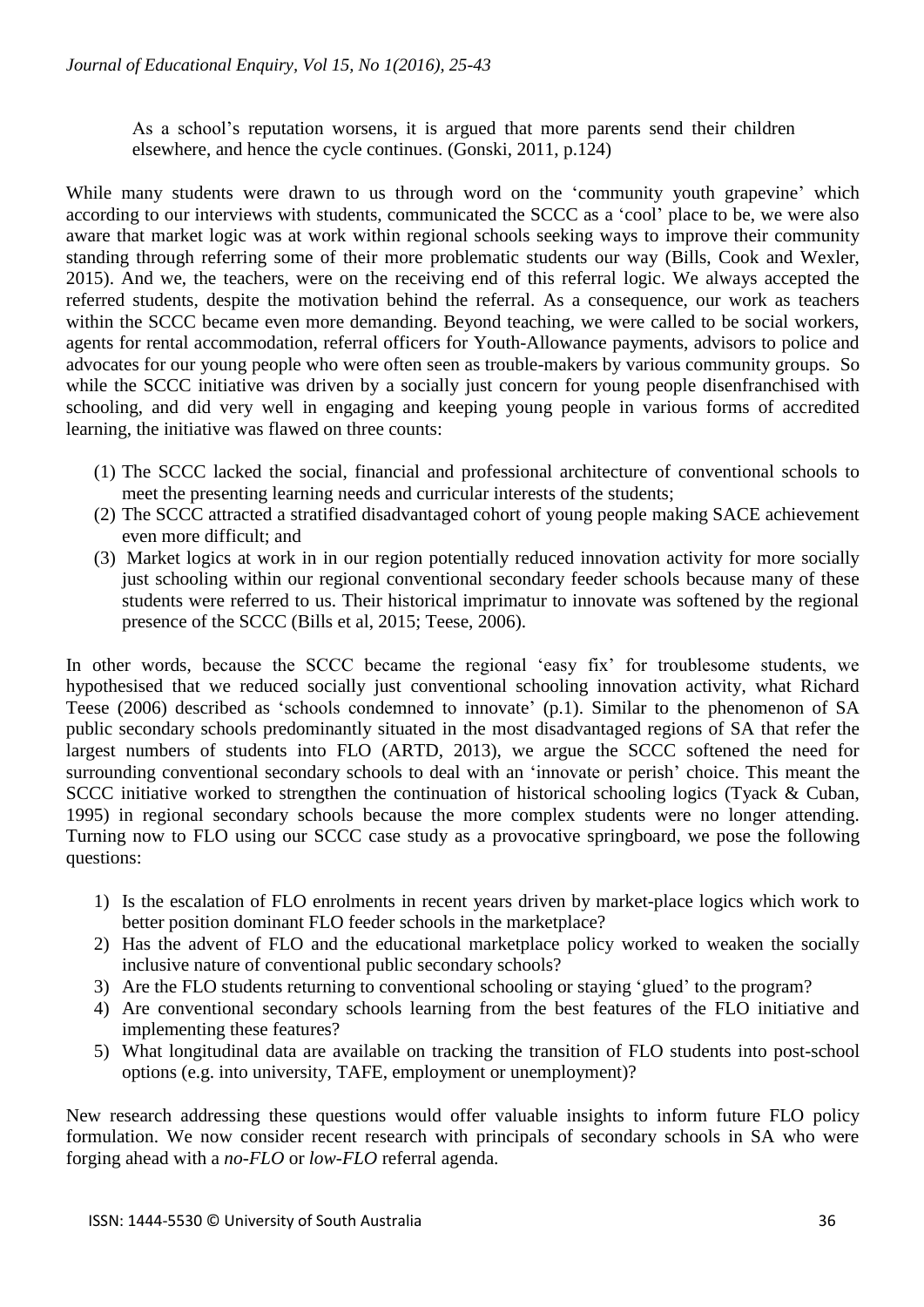# **Part 3: Preliminary findings from our 'Doing Secondary Schooling Differently' research project**

In a recent research study in our 'Doing Secondary Schooling Differently' research project, interviews and analysis of interviews undertaken with seven experienced principals of SA public secondary schools, revealed leaders who viewed FLO to be a last resort educational option for young people. These principals embraced a socially just schooling innovation approach to make their schools work for all young people, including those young people who would normally present as FLO referral candidates. Drawing upon the component theory approach first developed by Meighan (1978) and since used to articulate ideologies within multi-cultural contexts (May, 1992), Christian education (Giles 1995a, 1995b), curriculum development (Brown 1988) and the de-schooling movement (Meighan & Siraj-Blatchford, 2003), the research methodology enabled us as researchers to gain an appreciation of the integration of course curriculum, pedagogy, school and classroom structures and professional development approaches as it related to the aims and goals of the various leader's school mission and vision agendas, the perceived roles of the teachers and learners within this mission, and the organisation for learning that needed to occur. Space does not permit a full analysis and discussion of the research undertaken thus far, so we offer some pertinent excerpts taken from the interviews to highlight the socially just and progressive schooling nature of their work as leaders and our work in taking the analysis of the interview themes into a conceptual rendering of their common ideological approaches to schooling.

These principals have taken the position that the challenge of schooling engagement for all young people should be met within the context of their entire school community. Their dialogue with us led to shared understandings about their ideological positioning of public secondary schooling. Abridged insights provided by the principals are offered below to highlight their various ideological approaches to schooling and how their ideologies manifested in practice.

Principal 1: 'So imagine if it was open…they can allow the disciplinary edges to blur and then students could actually follow what they're interested in, what they can produce is amazing. So that's why going down the co-design way, they have all popped out of the woodwork. Students who are quite capable of designing their own learning programs, of reading syllabus, setting goals…' (December, 2014)

Principal 2: 'And, the whole notion of teaching now, most of it is the Guide on the Side…for the teacher to have to let go…We tried to make a worksheet free zone…Entrepreneurshipwe've got a working brewery (a proper commercial brewery now on site); so we've looked at what are the entrepreneurial possibilities for kids? So integrated curriculum now has replaced the notion of the separate subjects. …' (December, 2014)

Principal 3: 'project-based learning…particularly for reluctant learners…is a very good groupskill we are finding…so we've developed a template…with a real inquiry-based model where the kids actually develop the inquiry questions, and be very specific.' '…we need to find out what that hook is for that child and use that to re-engage that child into learning...it's not about student's behaviour- it's about engagement.' (July, 2014)

Principal 4: '…we teach single year levels and the teachers work as teams…One part of it is like explicit learning- yes. But the kids get engaged by doing things… We're actually in a situation where the technology is changing so rapidly that we've got to be careful about howit's not the technology, it's what you do with it….' (May, 2014)

Principal 5: '…we're on about…rigour, relationships, relevance and reflection…So it's starting from the students and providing a really good understanding of what actually makes a difference in student learning. And, that's the affective as well as the effective domain…And,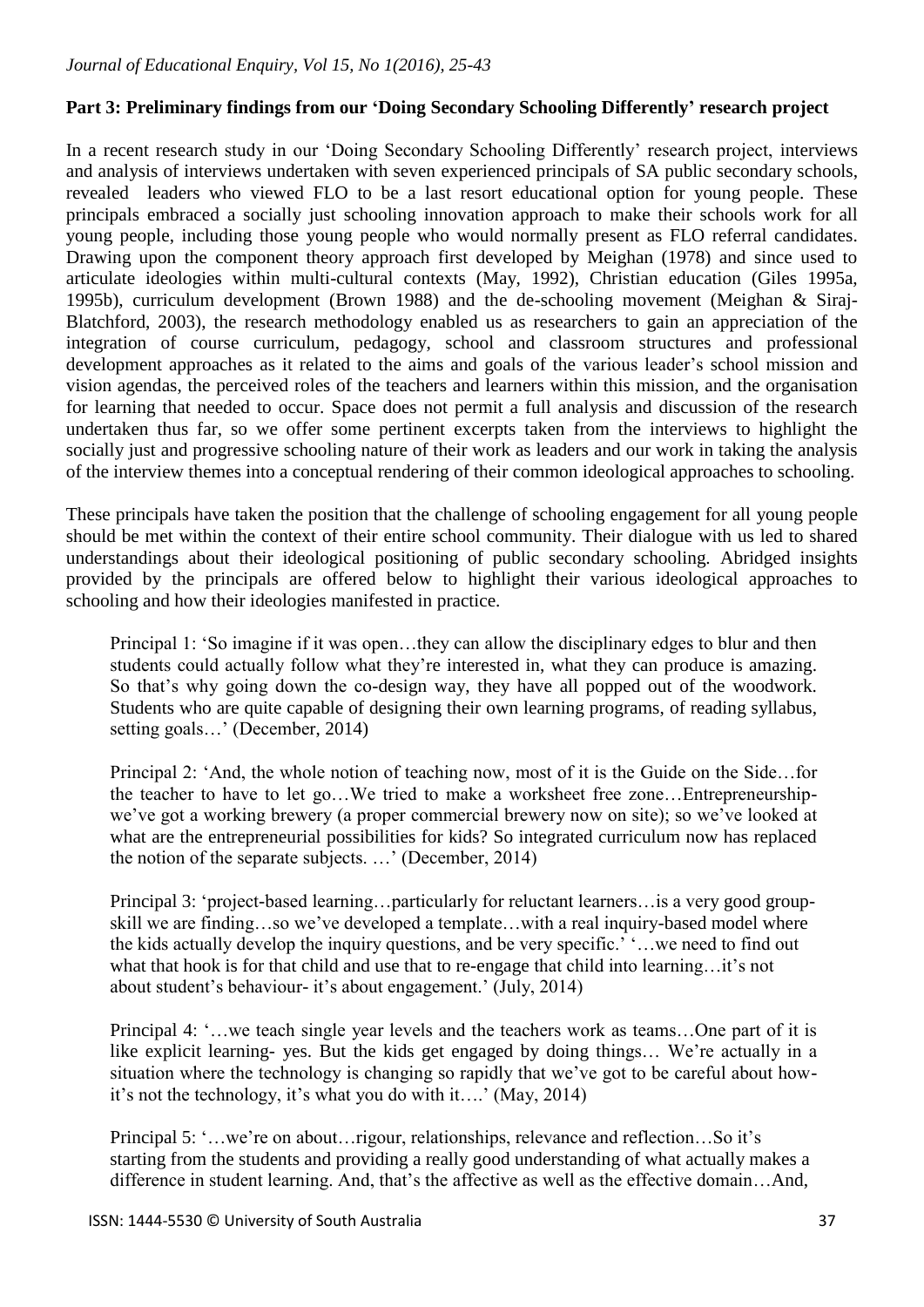just a willingness to learn (referring here to teaching staff)…that none have this mastered- that we're all on a learning journey.' (August, 2014)

Principal 6: 'increase of technology in the School…and the old assumption that all students are the same- no, they are not! You have to learn how to actually work with those students. Putting students out in the community- being prepared to do stuff for the community… …recording their biographies, doing craft work with them, listening to them and teaching them; …offering our school for use for community organisations.' (December, 2014)

Principal 7: 'So that project-based learning … So it's that kind of entrepreneurial stuff… So it's very much a sense of how do you make an impact on the building here- yeah and changes….so kids record movies, sounds and stuff like that…under that bit of plastic…is a pizza oven that three kids built in a week. Teachers are trying to get to the next step of how do you make that essential to the curriculum (talking about project-based learning) rather than the edge of the curriculum?' (August, 2014)

The quotes above demonstrate an ideological positioning by the leaders to make their schools 'places of connectedness' for young people, which in a curricular and pedagogical sense translates into authentic learning approaches, performative learning experiences and a willingness exemplified by the principals to do 'whatever it takes' to make schooling work for all young people. We have summarised the key findings (essential components) from our analysis of the interviews in diagrammatic form below.

# *Findings from the 'doing secondary schooling differently' research project*

This brief discussion of the 'Doing Schooling Differently' project is intended to highlight some of the directions followed and associated schooling purposes, logics and practices pursued by all of the principals. We have provided a conceptual representation of these key common ideological components (framework) represented in the *"Doing Schooling Differently"* conceptual model.

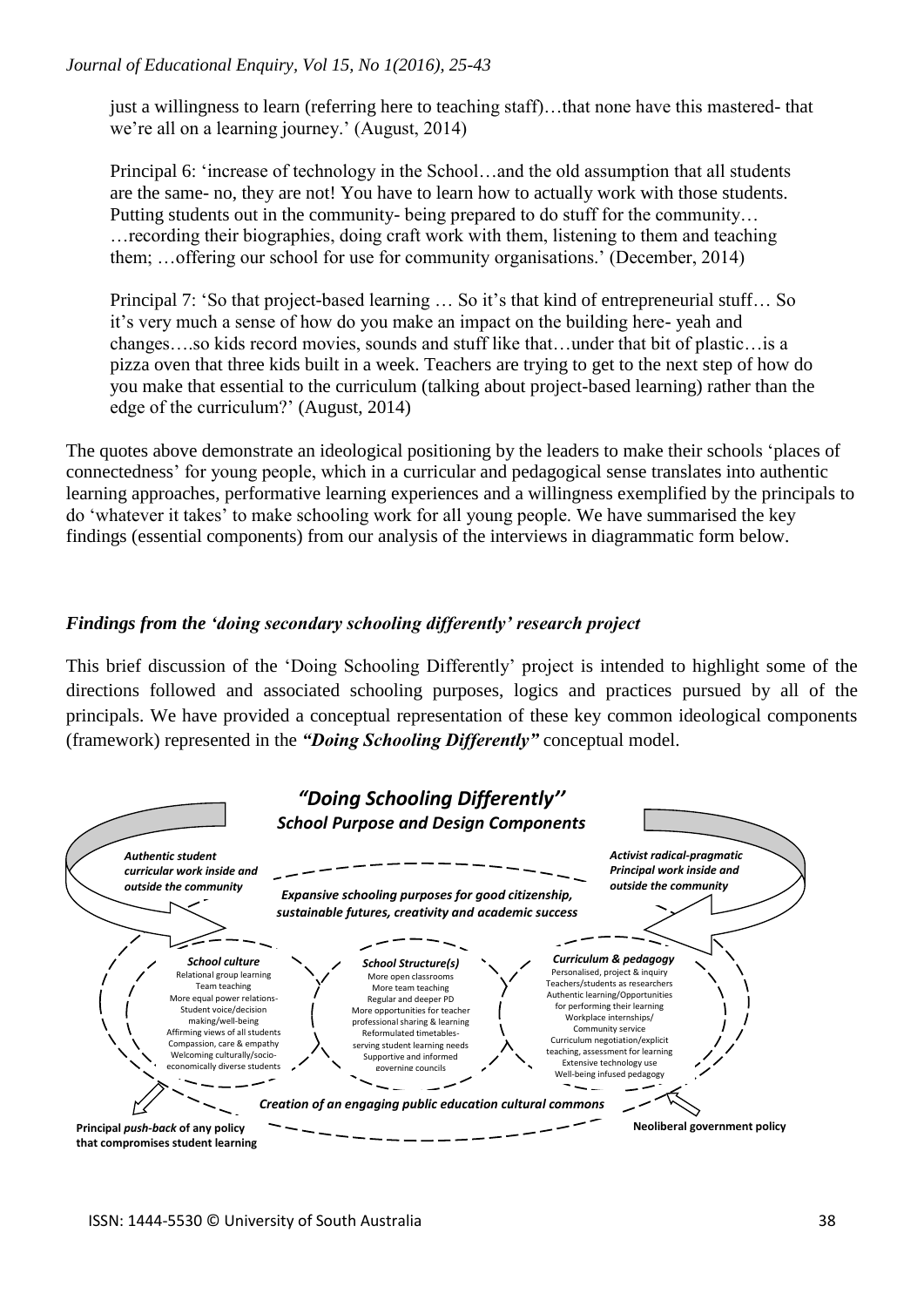Figure 3: The "Doing Schooling Differently" conceptual framework illustrating the ideological components of schooling resonating with and common to the work of the seven interviewed principals.

The findings are considered here in terms of the ideological processes that were apparent across all of the principal interviews. Seeing a moral mandate for schooling design change, and working with the senior leaders, teachers and the extended school community, the principals have initiated change processes that sought a shared storyline of ideological change manifesting in the form of a group philosophy that represented a significant ideological shift (Schein, 2010) from conventional schooling logics.

Shared principal ideologies presenting across the interviews in relation to our component theory analysis included (1) the courage to lead 'against the grain' of systemic compliance and conventional school design logics; (2) re-structuring and re-culturing schooling to promote relational connectedness and positive learning mindsets; (3) instituting turnaround pedagogies that involve personalising and negotiating the curriculum around student learning passions using inquiry/project-based learning approaches; (4) forging learning partnerships with universities, community and business invoking community service and citizenship values as integral to the learning experience and (5) investing heavily in rich forms of staff professional development to make the experience of learning for all students deeper and more meaningful. Using hermeneutic methods we came to understand these components as representative of a 'radical pragmatic' ideological approach to educational leadership praxis, where these principals were doing 'whatever it takes' to offer all students the respect and learning opportunities they deserve as 21st century learners.

This research project still has some way to go, but we believe these beginning findings demonstrate potentially powerful insights that can make a contribution to refreshed social inclusion policy in SA. We would encourage similar research on a larger scale that initially focuses on low FLO referral schools situated in low-socio-economic areas of SA where the largest FLO enrolment figures are found (ARTD, 2014), research into schools that are noted for not only doing schooling differently but also doing it successfully differently (with outstanding retention and attainment data), research that tracks FLO students post-school and research seeking to understand what is going on in schools that have significantly high levels of FLO referrals.

## **Conclusion**

Analysis by the Brotherhood of St Laurence (ABC, 2014) highlighted the current employment predicaments for young people in Australia claiming it to have reached 'crisis point'. The report showed an average of 12.4 per cent of young people unemployed nationally between the ages of 15 and 24 in the year to January 2014, double that of the overall unemployment rate. The analysis also shows that the region of northern Adelaide, the region with the largest percentage of FLO referrals (ARTD, 2013), has a youth unemployment rate close to 20 per cent. More than ever, in a shrinking and therefore increasingly competitive youth labour market, educational attainment presents as the best opportunity to lift young people's chances of securing work.

We have argued through an interrogation of data available in the public realm and a publicly released 2013 evaluation of FLO that socially just secondary school redesign should be the social inclusion 'main game' to improve SACE completion. This approach contests the design logics of programs like FLO and SCCC. Using research findings within the Gonski Report, socially just redesign of conventional schools appears to offer more hope for improved attainment outcomes than the current social inclusion moves which are undermined by market logics that intensify the stratification of a cohort of disadvantaged youth into second or last chance programs like FLO and the SCCC.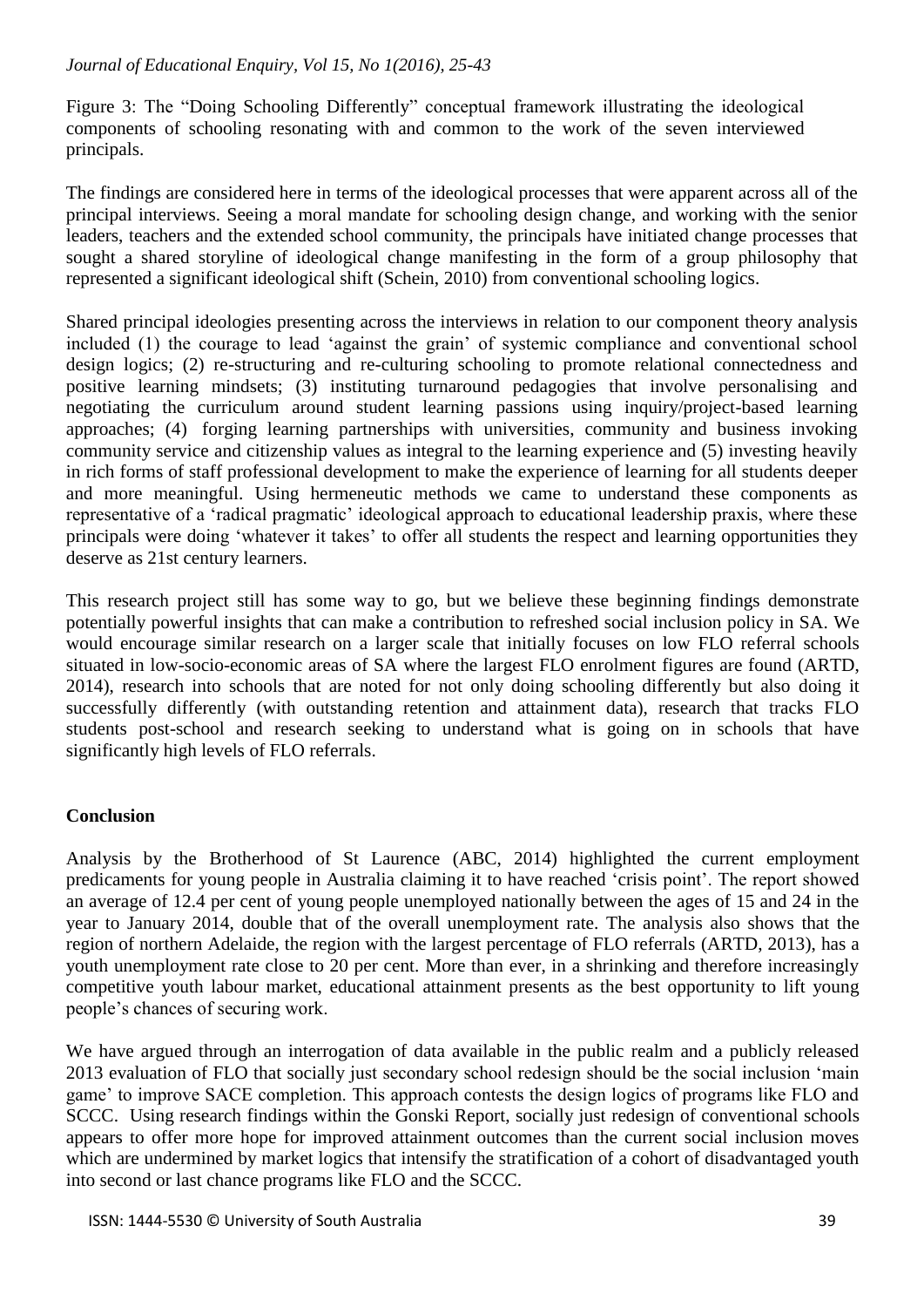With the potentially life limiting opportunities rendered upon disadvantaged young people through the market logic of schooling (which may be contributing to the escalation of FLO enrolments and may be reducing socially just school redesign innovation), new research is needed to better understand the potentially unintended consequences of current well-intentioned social inclusion policy. In this regard, school leaders who enact 'first chance' schooling options for all rather than referral of problematic students to 'last chance' schooling options like FLO are courageously exercising forms of socially just leadership practice and warrant systemic support and open professional conversations with DECD bureaucratic leaders to elicit systemic insights to inform the construction of new policy-interested SI research.

In this paper we contended that secondary schools are best placed to improve school completion illustrated through our analysis of the FLO and SCCC initiatives. We argued that new and more comprehensive research is needed into FLO, particularly longitudinal, involving tracking of FLO students post school to be better inform the effects of policy. We also disclosed that schools are by their very nature, resourced to offer students sophisticated and extensive schooling architectures resplendent with teachers, curricular choice and facilities, but that historical, habitual and marketplace schooling logics inhibit socially just school redesign. Despite these constraining logics, we offered hopeful insights and ways ahead from our current research with seven DECD secondary school principals undertaking substantial socially just schooling innovation work at their schools that is proving to be attractive to all students - disadvantaged (potential FLO students) and more privileged students alike. These significant 'inside of school' initiatives recognise that the industrial model of conventional schooling has had its day.

**Andrew Bills** is a Lecturer in the School of Education at Flinders University.

**Nigel Howard** is currently studying his PhD through the University of South Australia and Flinders University.

Together they spent their teaching careers finding ways for South Australia's young people most challenged by educational disadvantage to be successful in schooling. To this end they have developed a range of senior secondary school programs and second chance schools over a 30 year period to ensure those young people disenfranchised with the historical schooling logics of conventional schools can experience socially just and inclusive practices within the public project of schooling.

## **References**

ABC (2014) *News report on Brotherhood of St Laurence analysis of the 2014 Australian Bureau of Statistics Unemployment Figures*. Reported on ABC Radio News, 24 February, 2014.

Australian Bureau of Statistics (2011) *Australian Social Trends*. Canberra: Commonwealth of Australia.

ACARA. (2014) National Report on Schooling in Australia. Canberra: Commonwealth of Australia.

- ARTD Consultants (2013) INNOVATIVE COMMUNITY ACTION NETWORKS (ICAN) A sustainable, evidenced-based approach for engaging young people in learning. Department for Education and Child Development, Adelaide.
- Atelier Learning Solutions (2014) INNOVATIVE COMMUNITY ACTION NETWORKS *(ICAN) A sustainable, evidenced-based approach for engaging young people in learning.* Department for Education and Child Development, Adelaide.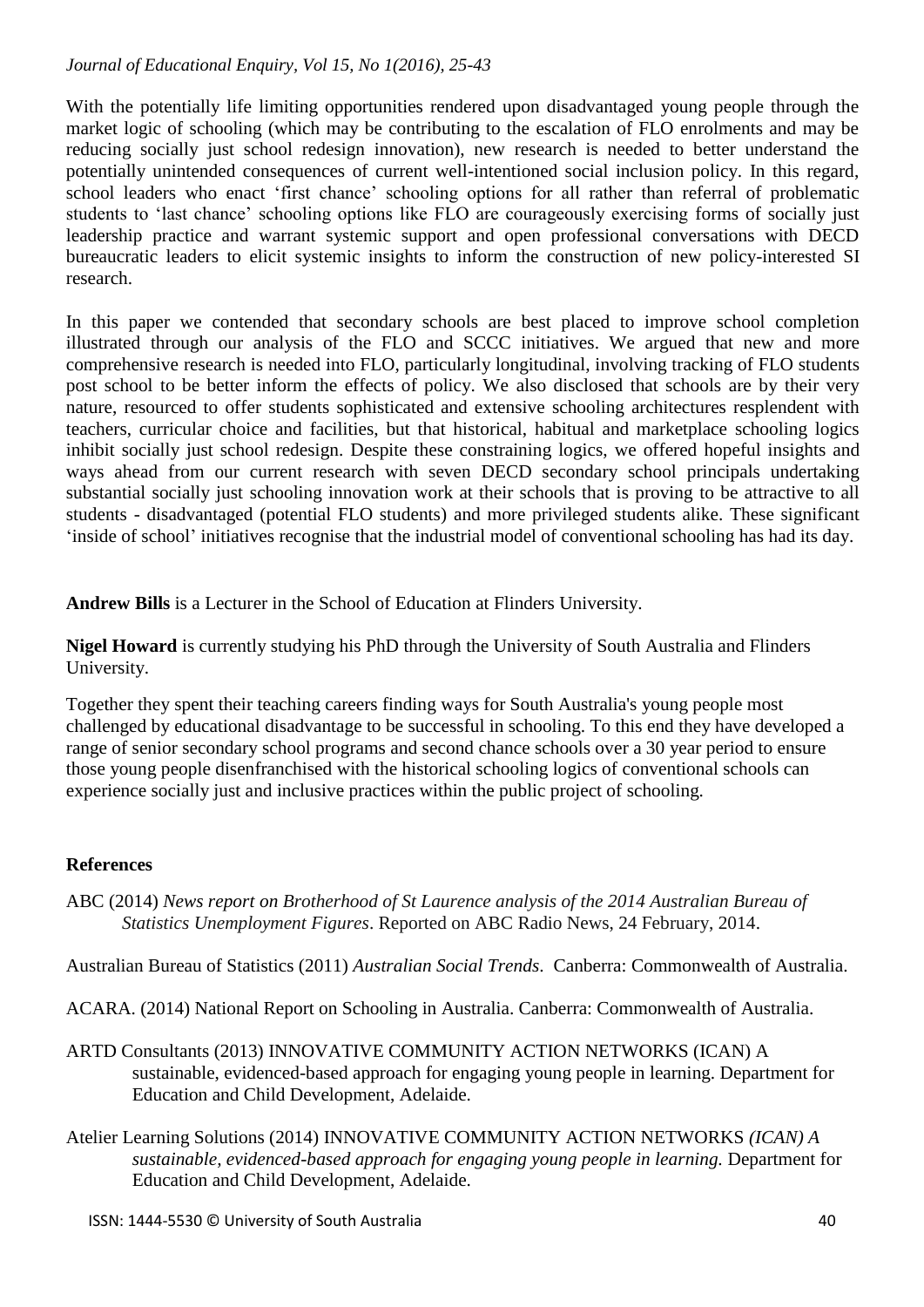- Ball, S.J.(1997) *Policy Sociology and Critical Social Research: a personal review of recent education policy research.* British Educational Research Journal. (Routledge London).
- Bills, A. M., Cook, J. & Wexler, B. (2015): Taking on Bourdieu's 'destiny effect': theorising the development and sustainability of a socially just second-chance schooling initiative using a Bourdieusian framework, Educational Action Research, DOI: 10.1080/09650792.2015.1060894
- Bradley, D. (2008) Review of Australian Higher Education, Department of Education, Employment and Workplace Relations, Canberra.
- Brennan, M, Ramsay, E, Mackinnon, A and Hodgetts, K. (2009) 'Part-time senior secondary schooling: interrupting business as usual?'
- Brown, C. (1988). "Curriculum responses to ethnic minority groups: A framework for analysis". Educational Review, 40 (1), 51-68.
- Campbell, C. (2005) Changing school loyalties and the middle-class: A reflection on the developing fate of state comprehensive high schooling. *Australian Educational Researcher, 32*(1), 3-24.
- Crafter, G, Crook, P and Reid, A. (2006) Success for all: ministerial review of senior secondary education in South Australia, Government of South Australia, Adelaide.
- COAG (2009) Council of Australian Governments; *National Education Agreement,* Australian Government, Canberra.
- DECD (2013) Department for Education and Child Development. *Flexible Learning Option Enrolment Policy*. Adelaide: Government of South Australia.
- DECD (2013) Annual Report. Adelaide: Government of South Australia.
- DECD (2009) Annual Report. Adelaide: Government of South Australia.
- Duncan, G. J., & Murnane, R. J. (Eds.). (2011). *Whither opportunity?: Rising inequality, schools, and children's life chances*. Russell Sage Foundation.
- FYA (Foundation for Young Australians) (2011). *How Young People Are Faring 2011*; The national report on the learning and work situation of young Australians, Somerset Place, Melbourne.
- Giles, D. L. (1995a). "The educational ideology at Bethlehem College: Research report". An abridged version of a masters thesis, "What are the main features of the dominant educational ideology espoused at Bethlehem College?" Massey University, Palmerston North, New Zealand.
- —-. (1995b). "Teaching for transformation: A case study of the educational ideology of a Christian school". Paper presented at the Scholarly Conference for Christian Teacher Educators, Brisbane, Australia, September, 1995.
- Grace, G. (1995). School Leadership: beyond education management: an essay in policy scholarship (London, Falmer Press) in Ball, S.J.(1997). Policy Sociology and Critical Social Research.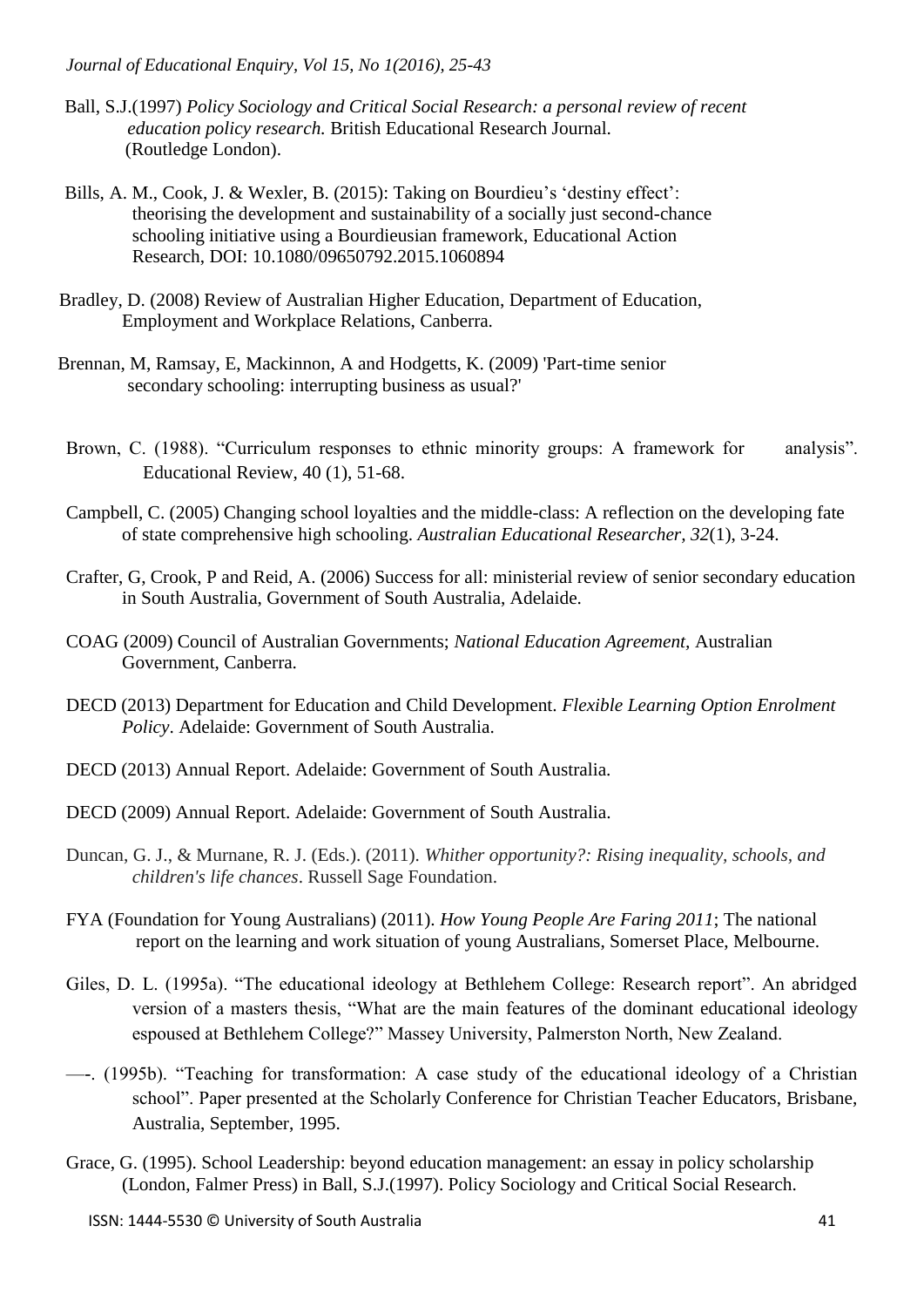- Gonski (2011). *Review of Funding for Schooling- Final Report,* Australian Government (DEEWR), Canberra
- Henderson, R. (1975). Commission of Inquiry into Poverty *Main report, Volume 1*. Canberra: AGPS.
- Koen, S., & Duigan, P. (2011). Re-engaging young people in learning: the ICAN experience. In T. Stehlik and J. Patterson (Eds.), *Changing the paradigm: Education as the key to a socially inclusive future.* Queensland: Post Pressed.
- Lather, P. (1986). Research as Praxis. *Harvard Educational Review, 56* (3), 257-277.
- Lamb, S, Jackson, J, Walstab, A & Huo, S. (2015), *Educational opportunity in Australia 2015: Who succeeds and who misses out*, Centre for International Research on Education Systems, Victoria University, for the Mitchell Institute, Melbourne: Mitchell Institute
- Lamb, S., Markussen, E., Teese, R., Sandberg, N., & Polesel, J. (Eds.). (2010). *School dropout and completion: International comparative studies in theory and policy*. Springer Science & Business Media.
- Lehr, C. A., Hansen, A., Sinclair, M. F., & Christenson, S. L. (2003). Moving beyond dropout towards school completion: An integrative review of data-based interventions. *School Psychology Review*, *32*(3), 342-365.
- May, S. A. (1992). Reconstructing multicultural education: A critical pedagogy at work. Masters thesis, Massey University, Palmerston North, New Zealand.
- Meighan, R. (1978). "Consultation and educational ideologies: Some issues raised by research into children's judgements of teaching performance". In L. Barton and R. Meighan (eds.). *Sociological interpretations of schooling and classrooms: A reappraisal (pp. 101-114).* Driffield: Nafferton.
- Meighan, R., & Siraj-Blatchford, I. (2003). *A Sociology of Educating* (4th ed.), London: Cassell.

SACE (2013) Annual Report, Adelaide: Government of South Australia.

- SACE (2012) Annual Report, Adelaide: Government of South Australia
- SACE (2009) Annual Report, Adelaide: Government of South Australia
- Schein, E.H. (2010), *Organisational Culture and Leadership*, Jossey-Bass, San Francisco.
- Smith Family (2011). *Unequal Opportunities: Life chances for children in the 'Lucky Country,'* Sydney, NSW.
- Smyth, J. & Hattam, R. (2002) *Early school leaving and the cultiural geography of high schools*, British Education Research Journal, 28(3), 375-397.
- Social Inclusion Board (2004) Making the connections, Department of the Premier and Cabinet, Adelaide.